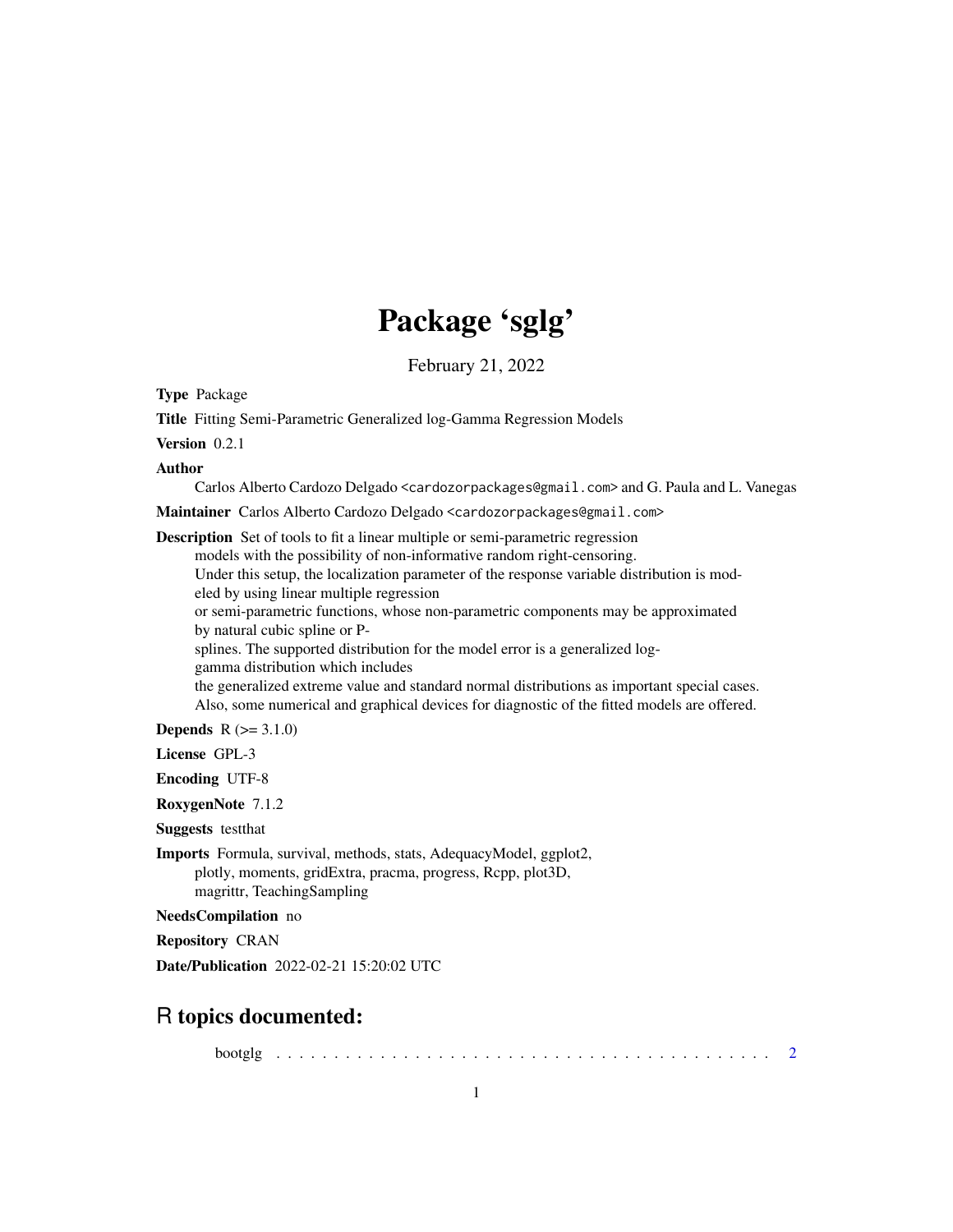<span id="page-1-0"></span>

| deviance residuals $\ldots \ldots \ldots \ldots \ldots \ldots \ldots \ldots \ldots \ldots \ldots \ldots \ldots$ |  |  |  |  |  |  |  |  |  |  |  |  |  | 5              |
|-----------------------------------------------------------------------------------------------------------------|--|--|--|--|--|--|--|--|--|--|--|--|--|----------------|
|                                                                                                                 |  |  |  |  |  |  |  |  |  |  |  |  |  | -6             |
|                                                                                                                 |  |  |  |  |  |  |  |  |  |  |  |  |  | $\overline{7}$ |
|                                                                                                                 |  |  |  |  |  |  |  |  |  |  |  |  |  | - 8            |
|                                                                                                                 |  |  |  |  |  |  |  |  |  |  |  |  |  | - 9            |
|                                                                                                                 |  |  |  |  |  |  |  |  |  |  |  |  |  |                |
|                                                                                                                 |  |  |  |  |  |  |  |  |  |  |  |  |  |                |
|                                                                                                                 |  |  |  |  |  |  |  |  |  |  |  |  |  |                |
|                                                                                                                 |  |  |  |  |  |  |  |  |  |  |  |  |  |                |
|                                                                                                                 |  |  |  |  |  |  |  |  |  |  |  |  |  |                |
|                                                                                                                 |  |  |  |  |  |  |  |  |  |  |  |  |  |                |
|                                                                                                                 |  |  |  |  |  |  |  |  |  |  |  |  |  |                |
|                                                                                                                 |  |  |  |  |  |  |  |  |  |  |  |  |  |                |
|                                                                                                                 |  |  |  |  |  |  |  |  |  |  |  |  |  |                |
|                                                                                                                 |  |  |  |  |  |  |  |  |  |  |  |  |  |                |
|                                                                                                                 |  |  |  |  |  |  |  |  |  |  |  |  |  |                |
|                                                                                                                 |  |  |  |  |  |  |  |  |  |  |  |  |  |                |
|                                                                                                                 |  |  |  |  |  |  |  |  |  |  |  |  |  |                |
|                                                                                                                 |  |  |  |  |  |  |  |  |  |  |  |  |  |                |
|                                                                                                                 |  |  |  |  |  |  |  |  |  |  |  |  |  |                |
|                                                                                                                 |  |  |  |  |  |  |  |  |  |  |  |  |  |                |
|                                                                                                                 |  |  |  |  |  |  |  |  |  |  |  |  |  |                |
|                                                                                                                 |  |  |  |  |  |  |  |  |  |  |  |  |  |                |
|                                                                                                                 |  |  |  |  |  |  |  |  |  |  |  |  |  |                |
|                                                                                                                 |  |  |  |  |  |  |  |  |  |  |  |  |  |                |
|                                                                                                                 |  |  |  |  |  |  |  |  |  |  |  |  |  | 33             |

bootglg *Bootstrap inference for a generalized log-gamma distribution*

# Description

bootglg is used to generate bootstrap inference, such as, estimated standard errors and approximate confidence intervals for the parameters of a generalized log-gamma distribution.

# Usage

 $bootglg(y, R, alpha = 0.05, method, type)$ 

# Arguments

|       | vector, a numeric random sample.                                                                 |
|-------|--------------------------------------------------------------------------------------------------|
| R     | integer, represents the number of replications. Default value is 1000.                           |
| alpha | numeric, represents a confidence level for the bootstrap intervals. Default value<br>is $0.05$ . |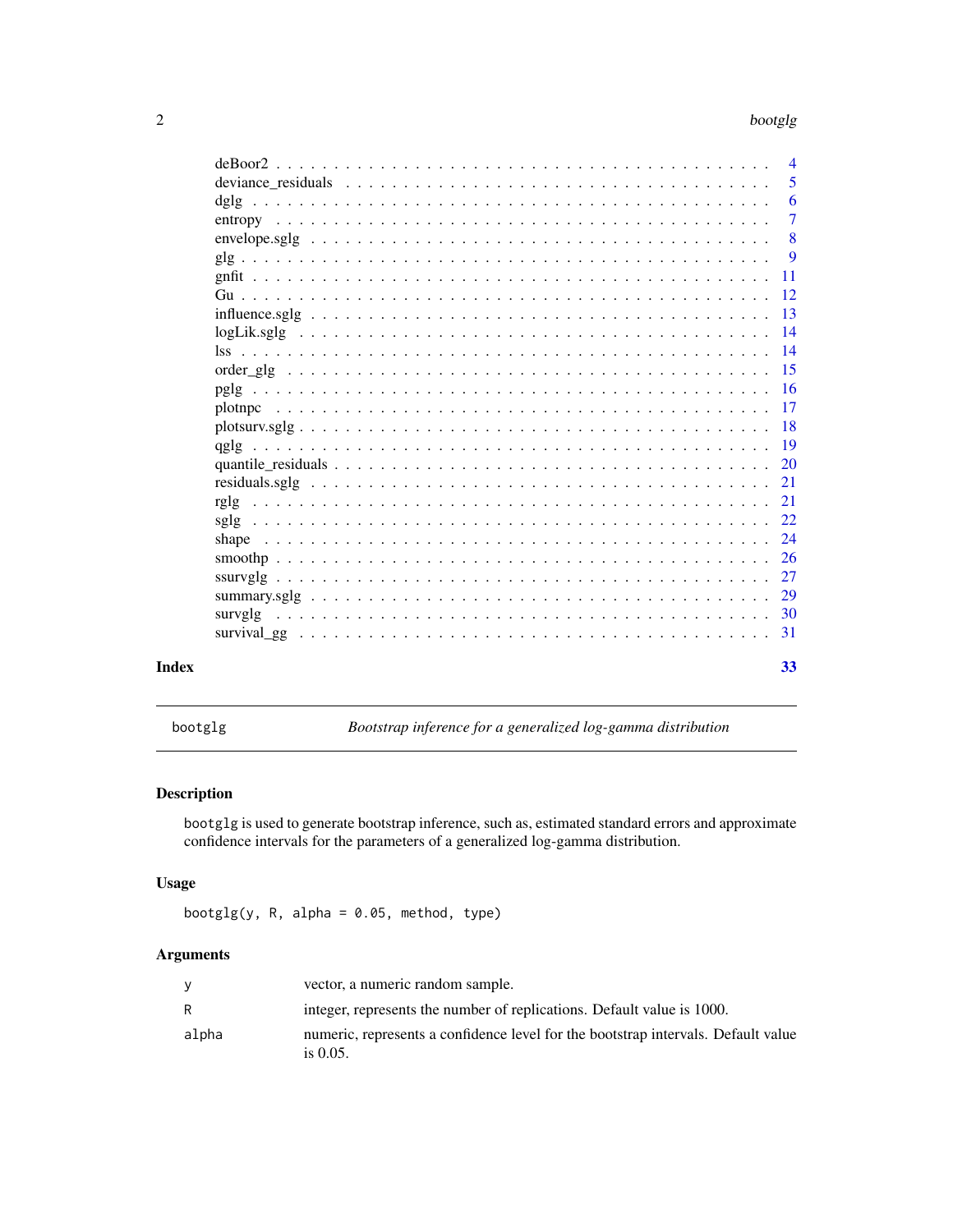#### bootglg 3

| method | character, indicates the type of bootstrap 'Nonparametric' or 'Parametric'. De-<br>fault value is 'Parametric'.                                                                                                                                                                                                                                                                                                                                                                                |
|--------|------------------------------------------------------------------------------------------------------------------------------------------------------------------------------------------------------------------------------------------------------------------------------------------------------------------------------------------------------------------------------------------------------------------------------------------------------------------------------------------------|
| type   | character, indicates the type of bootstrap confidence interval for the estimated<br>parameters. The options are: 'normal', 't_student' or 'bootstrap_t'. These in-<br>tervals used the bootstrap estimated standard error of the ML estimates of the<br>parameters. Other kind of bootstrap intervals are the percentile-type intervals.<br>We offer the option 'BCa'. It is a bias-corrected and accelerated percentile in-<br>terval. The default value for the 'type' argument is 'normal'. |

#### Value

ml\_estimates is a vector of maximum likelihood estimates associated with the location, scale, and shape parameters.

boot\_mean\_estimates is a vector of mean of the bootstrap estimates associated with the location, scale, and shape parameters.

boot\_bias\_estimates is a vector of bootstrap estimate of bias associated with the location, scale, and shape estimators.

boot\_sd\_estimates is a vector of bootstrap standard errors of the estimates associated with the location, scale, and shape estimators.

type indicates the type of confidence intervals.

intervals array of the confidence intervals of the location,scale and shape.

# Author(s)

Carlos Alberto Cardozo Delgado <cardozorpackages@gmail.com>

# References

Cardozo C, Paula G and Vanegas L. sglg: An R package to fit semi-parametric generalized loggamma regression models. In preparation.

Efron B and Tibshirani R (1993). An introduction to the Bootstrap. Chapman-Hall.

# Examples

```
set.seed(1)
y <- rglg(200,location=0,scale=0.5,shape=1)
## Not run:
bootglg(y,R=500,method='Parametric',type='normal',alpha=0.02)
bootglg(y,R=500,method='Nonparametric',type='t_student')
bootglg(y,R=500,method='Parametric',type='bootstrap_t')
bootglg(y,R=500,method='Nonparametric',type='BCa')
```
## End(Not run)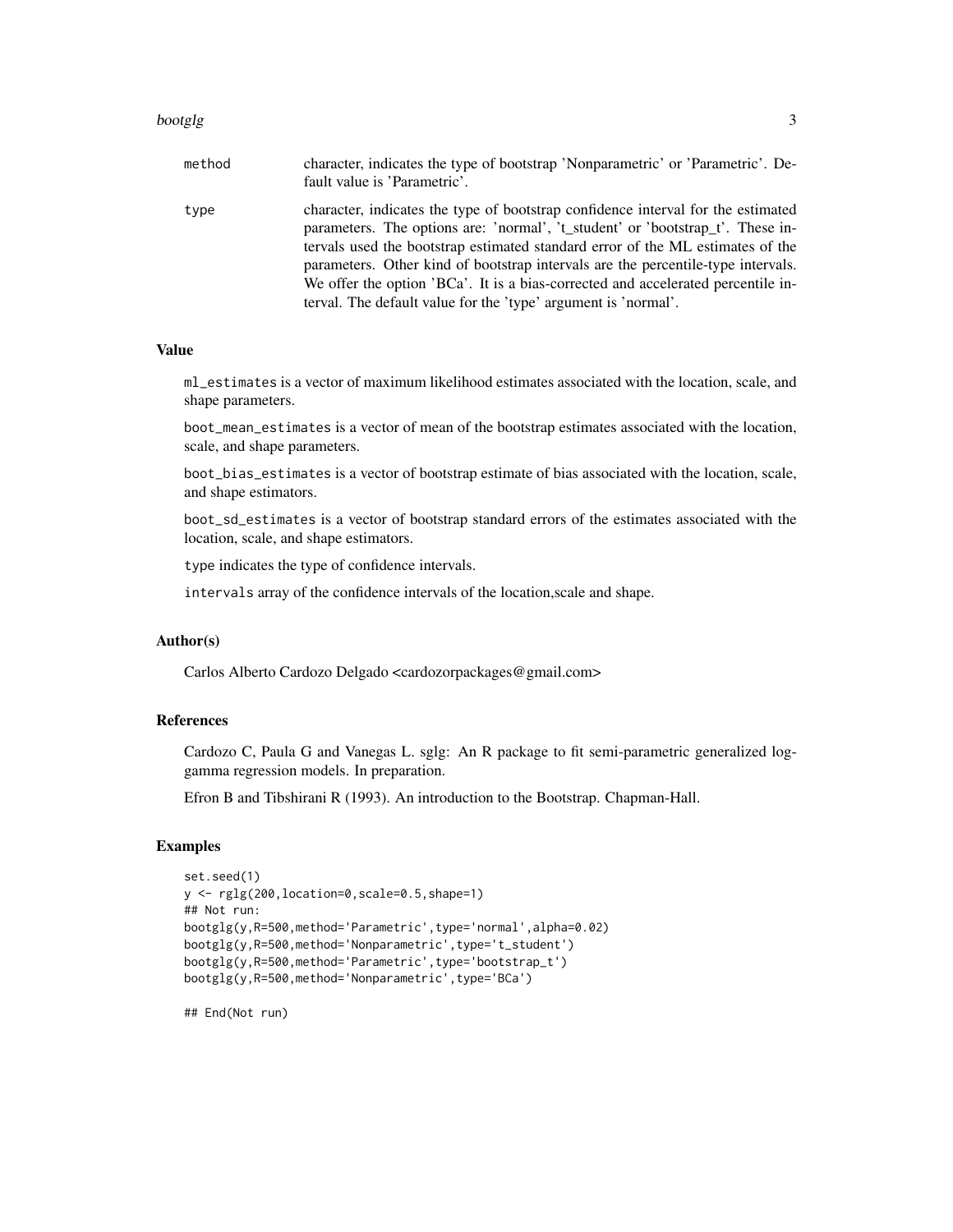<span id="page-3-0"></span>

#### Description

deBoor builds the basis matrix and penalty matrix to approximate a smooth function using cubic B-spline cubic.

#### Usage

deBoor2(t, knots)

# Arguments

|       | a vector of values.     |
|-------|-------------------------|
| knots | a set of internal knot. |

# Value

nknot number of knots.

knots set of knots.

N basis matrix.

K penalty matrix.

# Author(s)

Carlos Alberto Cardozo Delgado <cardozorpackages@gmail.com>

# References

Carlos Alberto Cardozo Delgado, Semi-parametric generalized log-gamma regression models. Ph. D. thesis. Sao Paulo University.

```
set.seed(1)
t_{-1} <- runif(120)
range(t_1)
t_{-2} <- t_{-1} + 2 #runif(120,2,3)
range(t_2)
knot <- 10
dB1 <- deBoor2(t_1,knot)
dB2 <- deBoor2(t_2,knot)
dB1$knots
dB2$knots
plot(0,0,xlim=c(-0.5,3.5))
points(dB1$knots,rep(0,length(dB1$knots)),pch=20)
delta <- dB2$knots[1] - dB1$knots[1]
```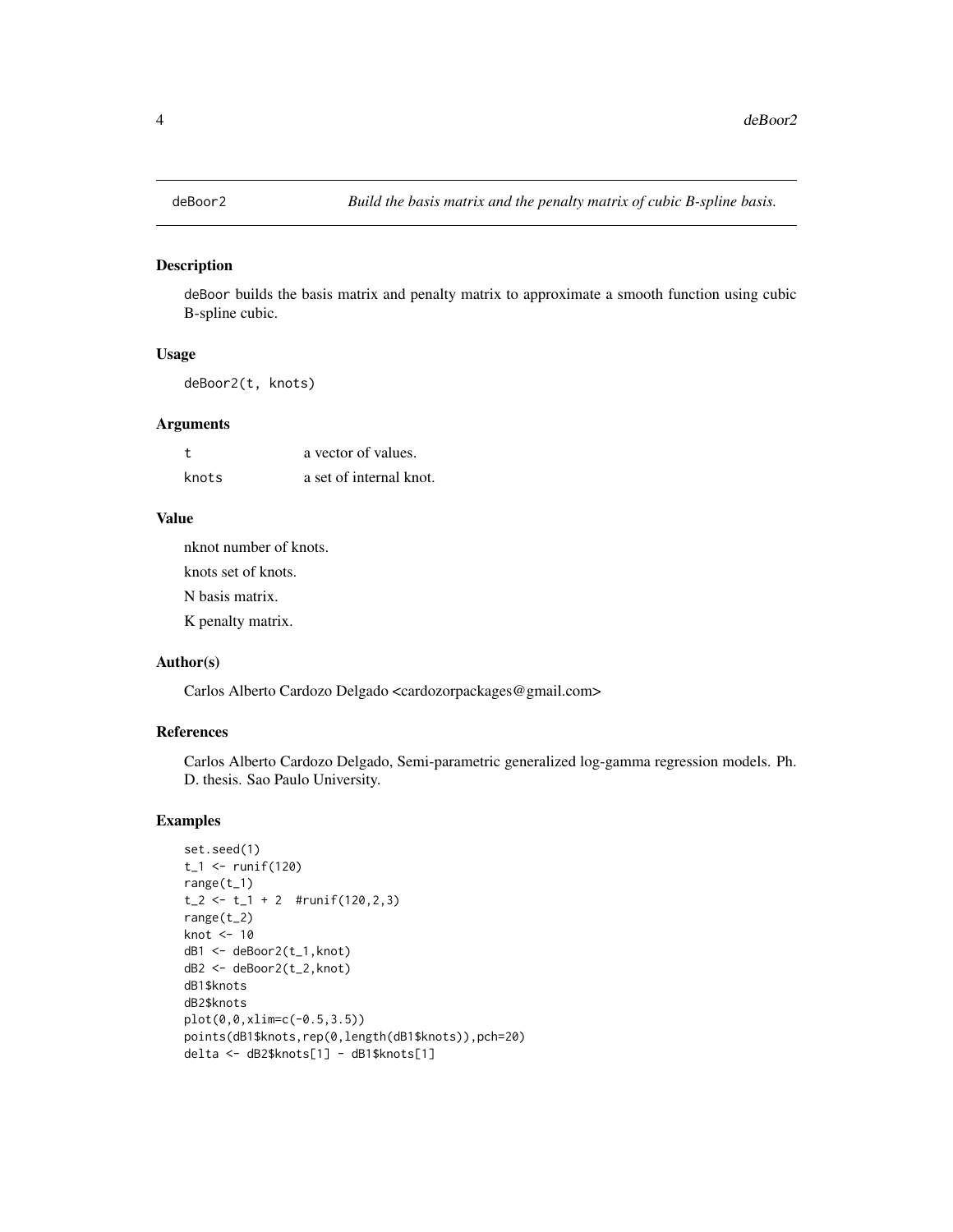# <span id="page-4-0"></span>deviance\_residuals 5

```
points(dB2$knots-delta,rep(0,length(dB2$knots)),pch=2,col= 'blue')
dB1$K
dB2$K
zeros <- vector()
plot(t_1,dB1$N[,1],pch=20)
for(j in 1:knot){
points(t_1,dB1$N[,j],pch=20,col=j)
zeros[j] <- sum(dB1$N[,j]==0)
}
zeros/120
cond_tNN <- vector()
KnotS <- 3:50
for(j in KnotS){
dB1 <- deBoor2(t_1,j)
print(dB1$knots[2]- dB1$knots[1])
min_max <- range(eigen(t(dB1$N)%*%dB1$N)$values)
cond_tNN[j-2] <- min_max[1]/min_max[2]
}
cond_tNN
plot(KnotS,cond_tNN,pch=20,ylim=c(0,0.07))
```
deviance\_residuals *Deviance Residuals for a Generalized Log-gamma Regression Model*

# Description

deviance\_residuals is used to generate deviance residuals for a generalized log-gamma regression model.

# Usage

```
deviance_residuals(object, ...)
```
#### Arguments

| object   | an object of the class sglg. This object is returned from the call to $glg()$ , $sglg()$ , |
|----------|--------------------------------------------------------------------------------------------|
|          | $survglg()$ or $ssurvglg()$ .                                                              |
| $\cdots$ | other arguments.                                                                           |

# Author(s)

Carlos Alberto Cardozo Delgado <cardozorpackages@gmail.com>

#### References

Carlos Alberto Cardozo Delgado, Semi-parametric generalized log-gamma regression models. Ph. D. thesis. Sao Paulo University.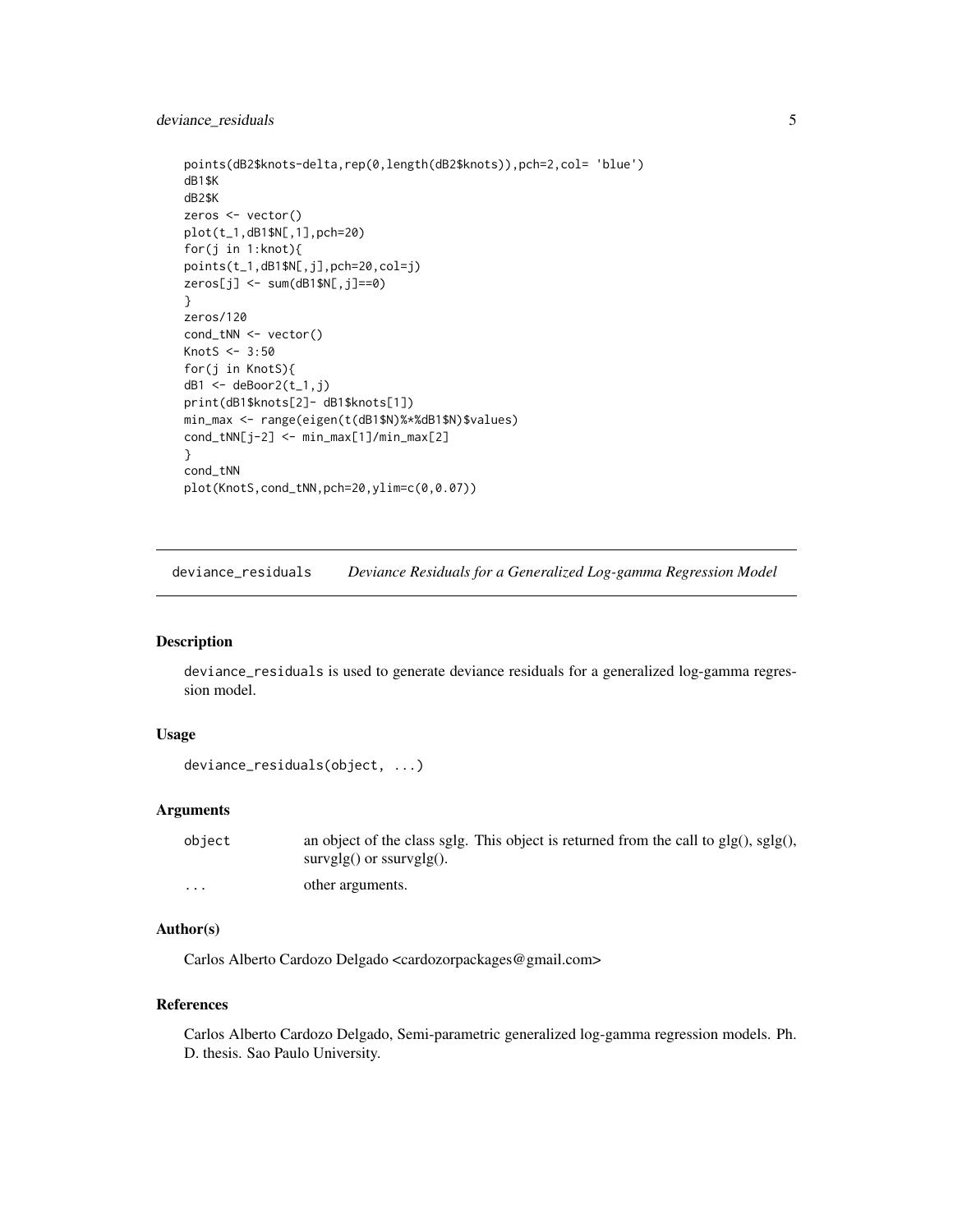#### Examples

```
# Example 1
n < -300error \leftarrow rglg(n, 0, 1, 1)y \leq 0.5 + errorfit \leq glg(y\sim1, data=as.data.frame(y))
deviance_residuals(fit)
# Example 2
n < -300error \leftarrow rglg(n, 0, 1, 1)x \leftarrow runif(n,-3,3)y \le -0.5 + 2*x + errorfit \leq glg(y\infty, data=as.data.frame(y,x))
deviance_residuals(fit)
```
dglg *Density distribution function for a generalized log-gamma variable*

# Description

dglg is used to calculate the density distribution function of a generalized log-gamma variable at x.

#### Usage

dglg(x, location, scale, shape)

## Arguments

| X        | numeric, a real number.                                                                                     |
|----------|-------------------------------------------------------------------------------------------------------------|
| location | numeric, represent the location parameter of a generalized log-gamma distribu-<br>tion. Default value is 0. |
| scale    | numeric, represent the scale parameter of a generalized log-gamma distribution.<br>Default value is 1.      |
| shape    | numeric, represent the shape parameter of a generalized log-gamma distribution.<br>Default value is 1.      |

# Author(s)

Carlos Alberto Cardozo Delgado <cardozorpackages@gmail.com>

#### References

Carlos Alberto Cardozo Delgado, Semi-parametric generalized log-gamma regression models. Ph. D. thesis. Sao Paulo University.

<span id="page-5-0"></span>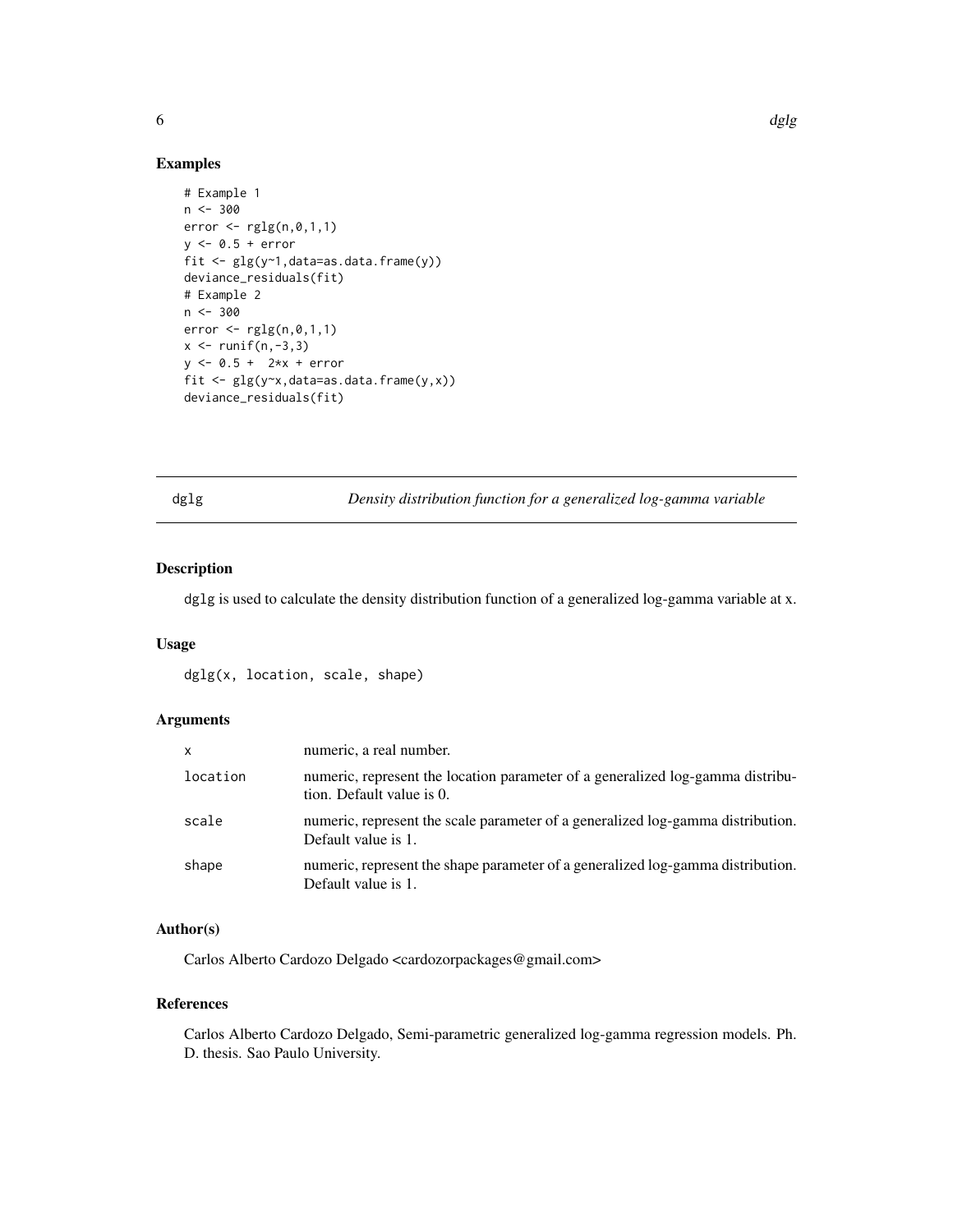#### <span id="page-6-0"></span>entropy and the control of the control of the control of the control of the control of the control of the control of the control of the control of the control of the control of the control of the control of the control of

# Examples

```
x <- seq(-4,4,length=100)
dglg(x,location=0,scale=1,shape=1)
plot(x,dglg(x,location=0,scale=1,shape=1),type="l",xlab="x",ylab="Density")
```
entropy *Tool to calculate the entropy for a generalized log-gamma distribution.*

# Description

entropy is used to obtain the entropy for a generalized log-gamma distribution.

### Usage

entropy(mu, sigma, lambda)

# Arguments

| mu     | numeric, represent the location parameter of a generalized log-gamma distribu-<br>tion. Default value is 0. |
|--------|-------------------------------------------------------------------------------------------------------------|
| sigma  | numeric, represent the scale parameter of a generalized log-gamma distribution.<br>Default value is 1.      |
| lambda | numeric, represent the shape parameter of a generalized log-gamma distribution.<br>Default value is 1.      |

# Author(s)

Carlos Alberto Cardozo Delgado <cardozorpackages@gmail.com>

# References

Carlos Alberto Cardozo Delgado, Semi-parametric generalized log-gamma regression models. Ph. D. thesis. Sao Paulo University.

```
entropy(0,1,-1) # Extreme value type I distribution, maximum case.
entropy(0,1,1) # Extreme value type I distribution, minimum case.
entropy(0,1,0.077) # Standard normal distribution.
```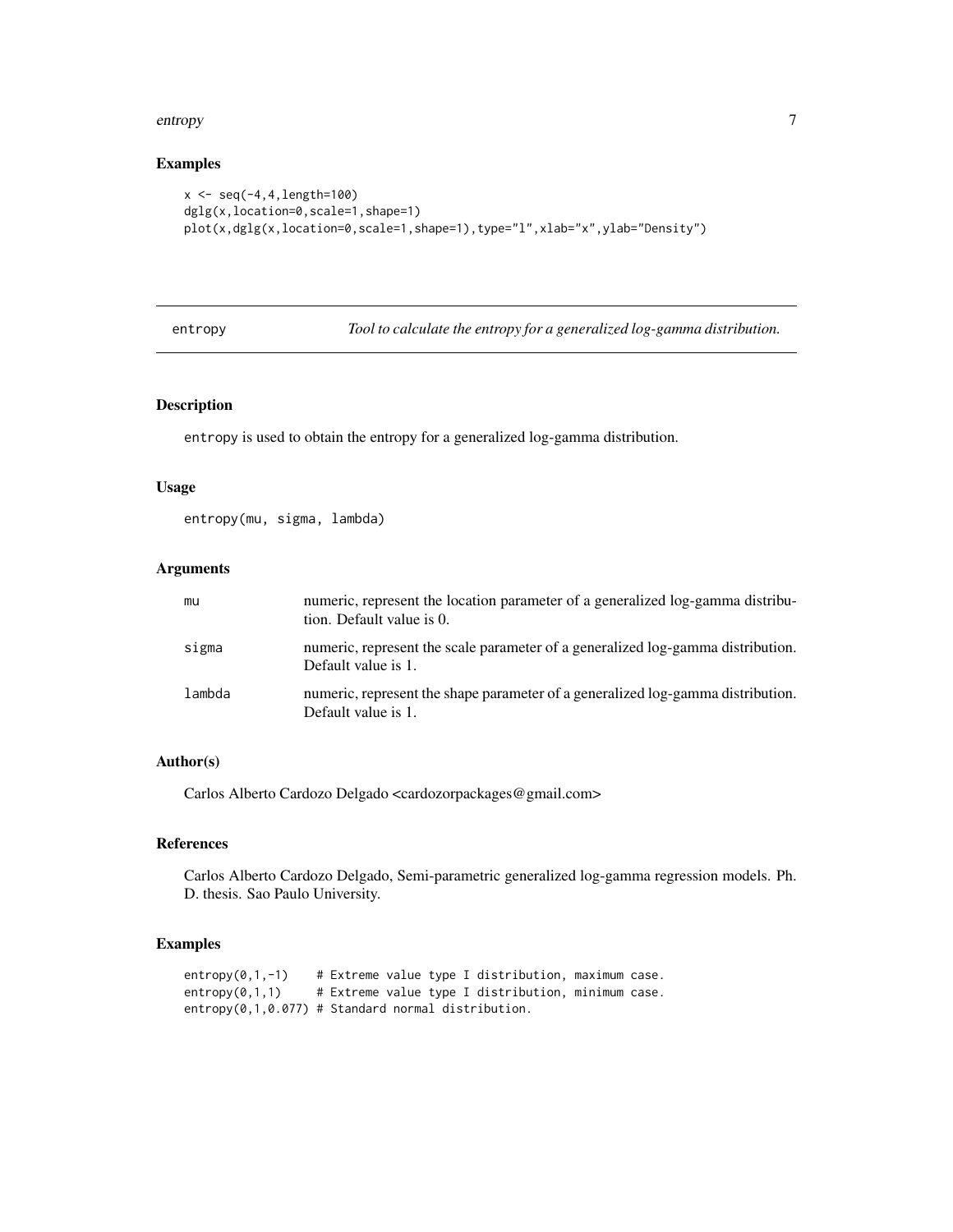<span id="page-7-0"></span>envelope.sglg *envelope.sglg*

#### Description

Build a Normal probability plot with simulated envelope for a deviance-type residuals in semiparametric or multiple linear generalized log-gamma regression models.

#### Usage

envelope.sglg(fit, Rep)

#### Arguments

| fit | an object of the class sglg. This object is returned from the call to $g\vert g(.)$ , $g\vert g(.)$ . |
|-----|-------------------------------------------------------------------------------------------------------|
| Rep | a positive integer. This is the number of replications on which to build the                          |
|     | simulated envelope. Default is Rep=50.                                                                |

#### Author(s)

Carlos Alberto Cardozo Delgado <cardozorpackages@gmail.com>

#### References

Carlos Alberto Cardozo Delgado, Semi-parametric generalized log-gamma regression models. Ph. D. thesis. Sao Paulo University.

Ortega, E., Paula, G. A. and Bolfarine, H. (2008) Deviance residuals in generalized log-gamma regression models with censored observations. Journal of Statistical Computation and Simulation, 78, 747-764.

```
rows <-120columns <- 2
t_{beta} < -c(0.5, 2)t_sigma <-0.5t_lambda <- 1
set.seed(8142031)
x1 \leftarrow \text{rbinom}(\text{rows}, 1, 0.5)x2 \le runif(columns, 0, 1)
X \leftarrow \text{cbind}(x1, x2)error <- rglg(rows, 0, 1, t_lambda)
y1 <- X %*%t_beta + t_sigma * error
data.example <- data.frame(y1,X)
fit \le glg(y1 \sim x1 + x2 - 1, data=data.example)
envelope.sglg(fit,Rep=50)
```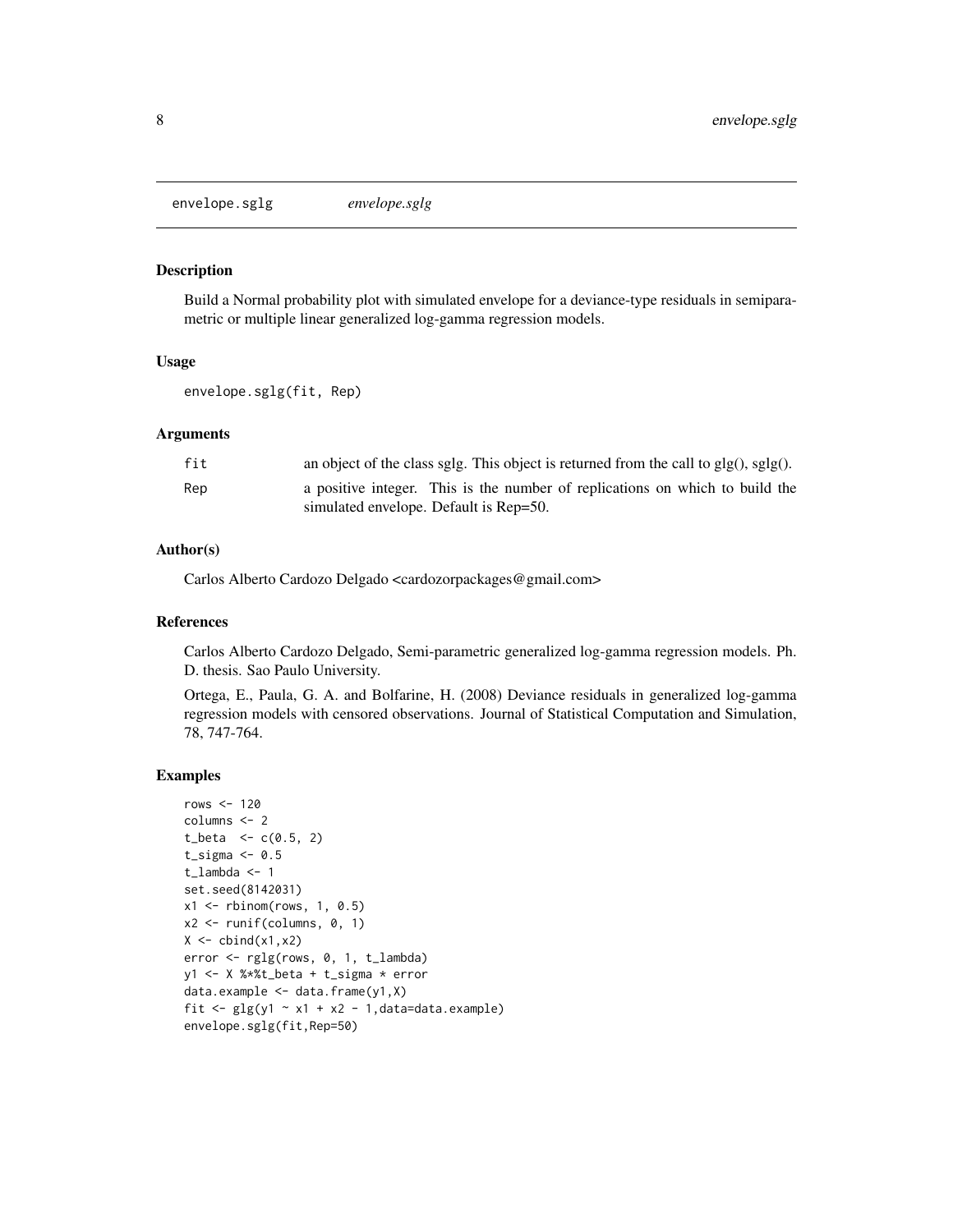#### <span id="page-8-0"></span>Description

glg is used to fit a multiple linear regression model suitable for analysis of data sets in which the response variable is continuous, strictly positive, and asymmetric. In this setup, the location parameter of the response variable is explicitly modeled by a linear function of the parameters.

#### Usage

```
glg(
  formula,
  data,
  shape = 0.2,
  Tolerance = 5e-05,
  Maxiter = 1000,
  format = "complete",
  envelope = FALSE
)
```
# Arguments

| formula   | a symbolic description of the systematic component of the model to be fitted.<br>See details for further information.                               |
|-----------|-----------------------------------------------------------------------------------------------------------------------------------------------------|
| data      | an optional data frame, list containing the variables in the model.                                                                                 |
| shape     | an optional value for the shape parameter of the error distribution of a general-<br>ized log-gamma distribution. Default value is 0.2.             |
| Tolerance | an optional positive value, which represents the convergence criterion. Default<br>value is 1e-04.                                                  |
| Maxiter   | an optional positive integer giving the maximal number of iterations for the es-<br>timating process. Default value is 1e03.                        |
| format    | an optional string value that indicates if you want a simple or a complete report<br>of the estimating process. Default value is 'complete'.        |
| envelope  | an optional and internal logical value that indicates if the glg function will be<br>employed for build an envelope plot. Default value is 'FALSE'. |

# Value

mu a vector of parameter estimates associated with the location parameter.

sigma estimate of the scale parameter associated with the model.

lambda estimate of the shape parameter associated with the model.

interval estimate of a 95% confidence interval for each estimate parameters associated with the model.

Deviance the deviance associated with the model.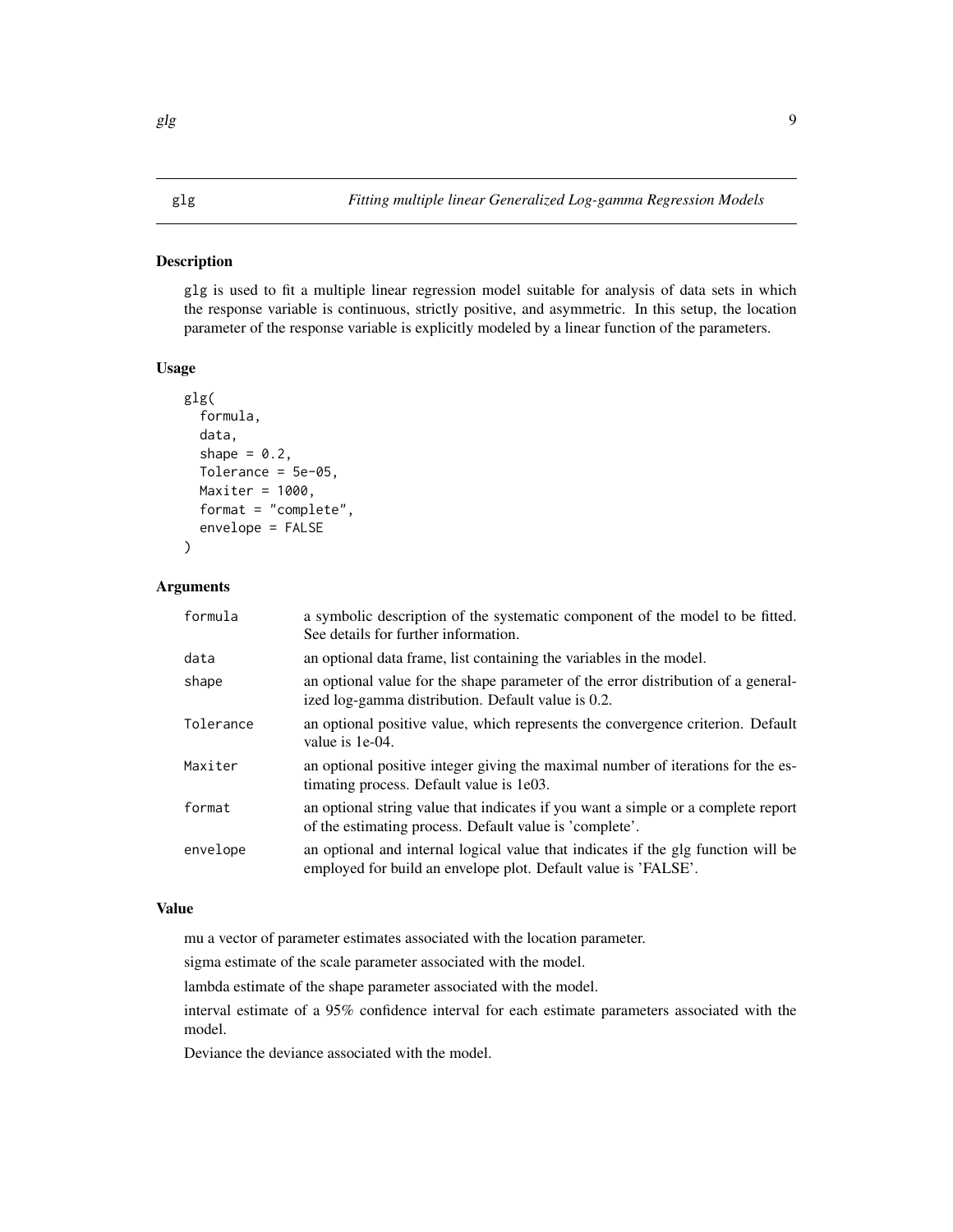# Author(s)

Carlos Alberto Cardozo Delgado <cardozorpackages@gmail.com>

#### **References**

Carlos Alberto Cardozo Delgado, Semi-parametric generalized log-gamma regression models. Ph. D. thesis. Sao Paulo University.

```
set.seed(21)
rows \le 120
x1 \leftarrow \text{rbinom}(\text{rows}, 1, 0.5)x2 \le- runif(rows, 0, 1)
X \leftarrow \text{cbind}(x1, x2)t_{beta} < -c(0.5, 2)t_sigma <- 1
######################
\# \## Extreme value case #
\# \#######################
t_lambda <- 1 # 1 -0.9error <- rglg(rows, 0, 1, t_lambda)
y1 <- X %*%t_beta + t_sigma * error
data.example \leq data.frame(y1,X) \qquad # uq
fit <- glg(y1 - x1 + x2 - 1, data=data.example) # 4.002952logLik(fit) # -183.907
summary(fit)
deviance_residuals(fit)
#############################
\## Normal case: A limit case #
\# \##############################
# When the parameter lambda goes to zero the GLG tends to a standard normal distribution.
set.seed(8142031)
y1 <- X %*%t_beta + t_sigma * rnorm(rows)
data.example <- data.frame(y1, X)
fit0 <- glg(y1 - x1 + x2 - 1, data=data.example)logLik(fit0)
fit0$AIC
fit0$mu
############################################
\## A comparison with a normal linear model #
\# \#############################################
```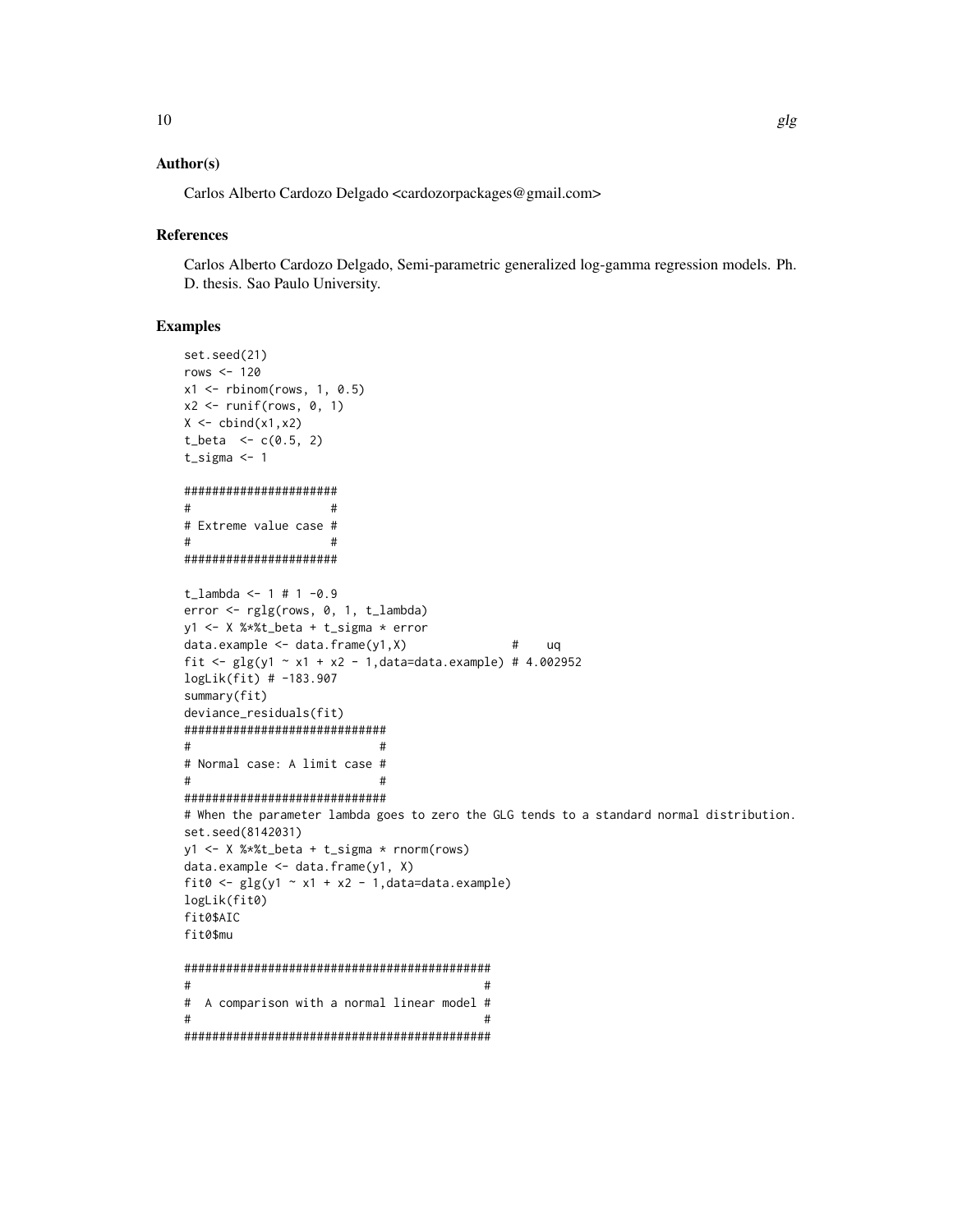<span id="page-10-0"></span>gnfit  $\qquad 11$ 

```
fit2 <- lm(y1 - x1 + x2 - 1, data=data.example)logLik(fit2)
AIC(fit2)
coefficients(fit2)
```
gnfit *gnfit*

# Description

This function provides some useful statistics to assess the quality of fit of generalized log-gamma probabilistic model, including the statistics Cramer-von Mises and Anderson-Darling. It can also calculate other goodness of fit such as Hannan-Quin Information Criterion and Kolmogorov-Smirnov test.

#### Usage

gnfit(starts, data)

#### Arguments

| starts | numeric vector. Initial parameters to maximize the likelihood function |
|--------|------------------------------------------------------------------------|
| data   | numeric vector. A sample of a generalized log-gamma distribution.      |

#### Author(s)

Carlos Alberto Cardozo Delgado <cardozorpackages@gmail.com>

#### References

Carlos Alberto Cardozo Delgado, Semi-parametric generalized log-gamma regression models. Ph. D. thesis. Sao Paulo University.

```
## Not run:
set.seed(1)
# The size of the sample must be median or large to obtain a good estimates
n < - 100sample <- rglg(n,location=0,scale=0.5,shape=0.75)
# This step takes a few minutes.
result <- gnfit(starts=c(0.1,0.75,1),data=sample)
result
```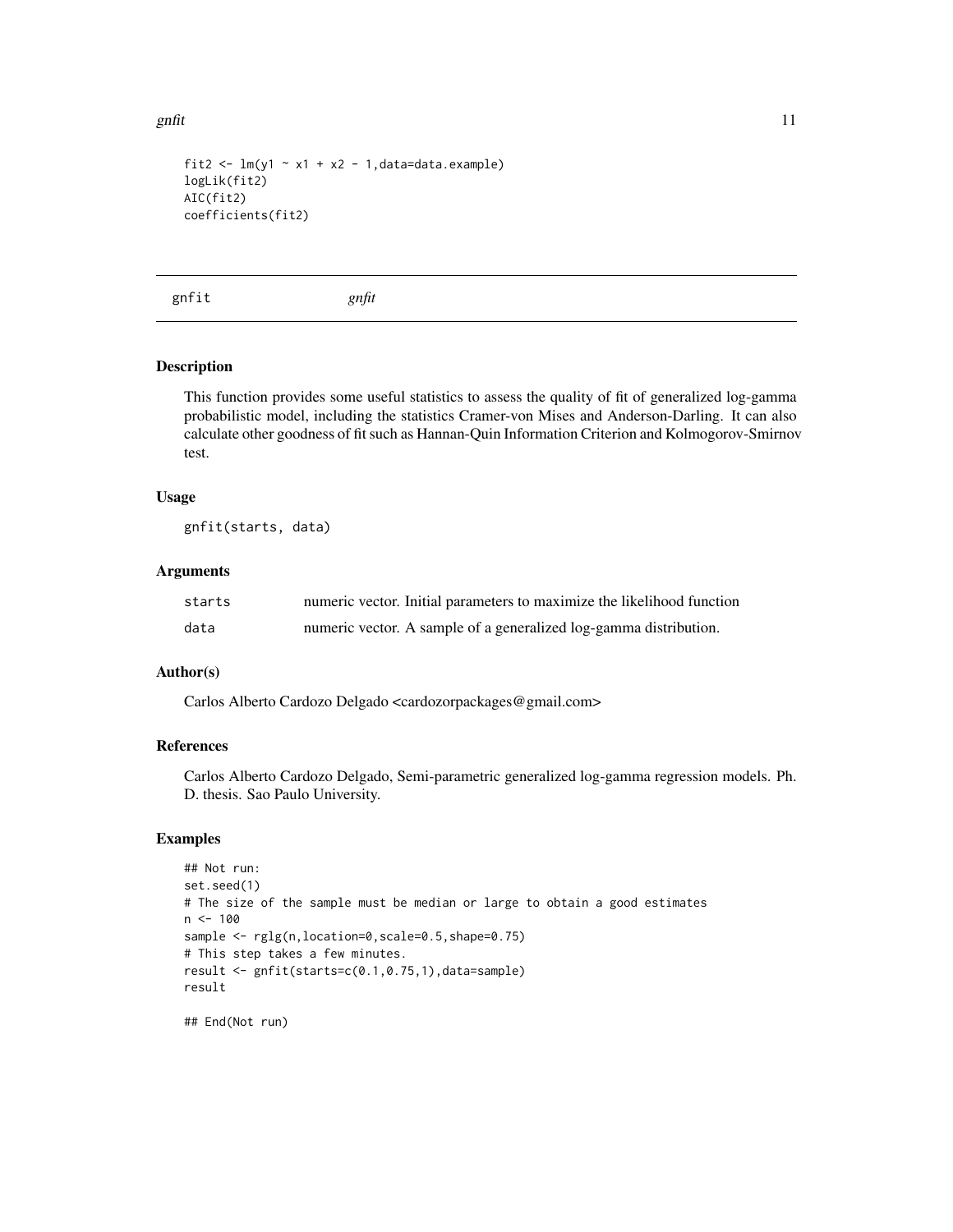<span id="page-11-0"></span>Gu *Tool to build the basis matrix and the penalty matrix of natural cubic splines.*

# Description

Gu builds the basis matrix and penalty matrix to approximate a smooth function using natural cubic splines based on the Gu basis form.

#### Usage

Gu(t, knot)

# Arguments

|      | the covariate.                                                                  |
|------|---------------------------------------------------------------------------------|
| knot | a integer value that represent the number of knots of the natural cubic spline. |

#### Value

nknot number of knots. knots set of knots. N basis matrix. K penalty matrix.

# Author(s)

Carlos Alberto Cardozo Delgado <cardozorpackages@gmail.com>

#### References

Wood, S. (2006) Generalized additive models: An R introduction. Chapman and Hall.

Carlos Alberto Cardozo Delgado. Semi-parametric generalized log-gamma regression models. Ph. D. thesis. Sao Paulo University.

```
t <- runif(1000)
knot <-6N_gu <- Gu(t,knot)
```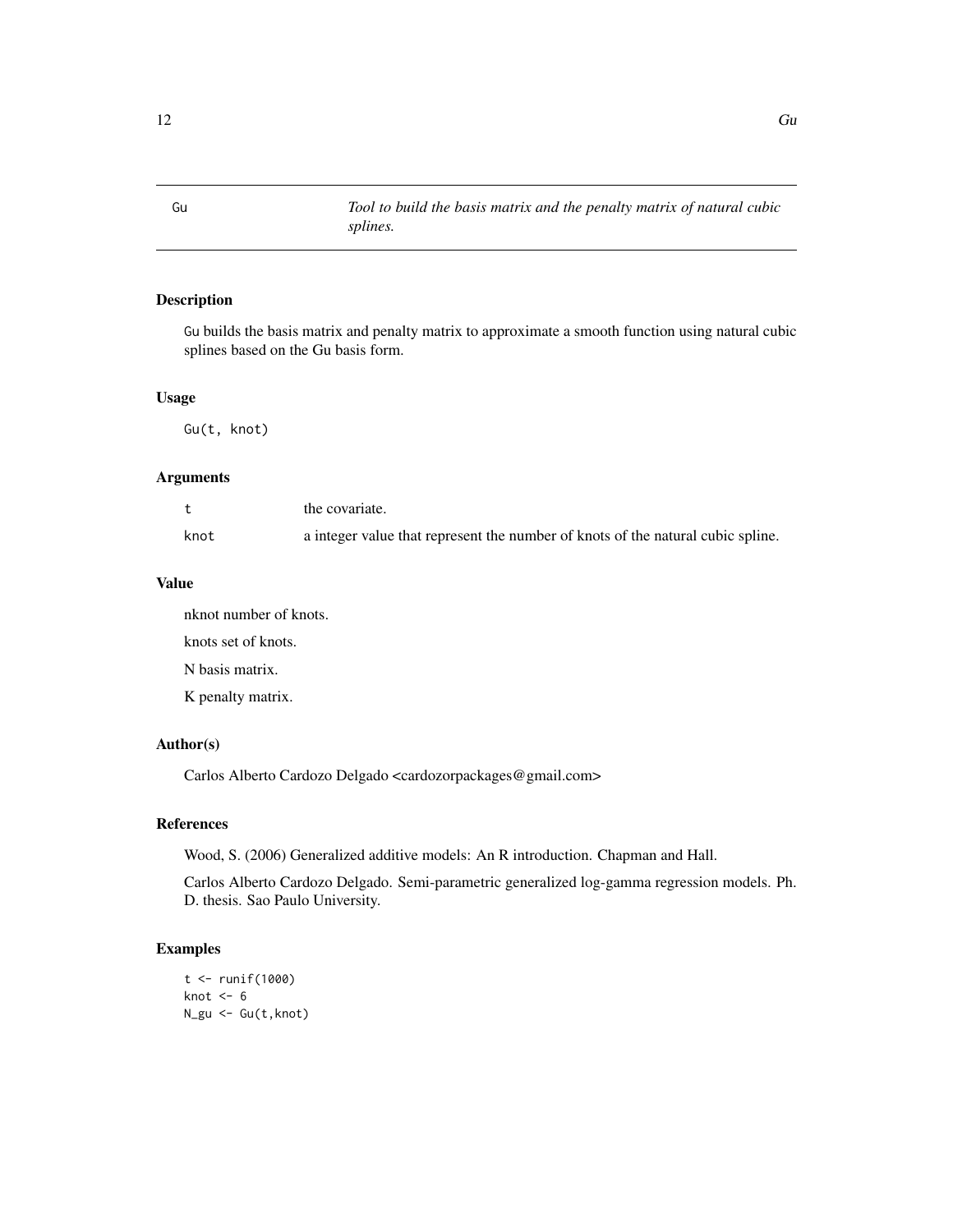<span id="page-12-0"></span>influence.sglg *influence*

#### Description

influence.sglg extracts from a object of class sglg the local influence measures and displays their graphs versus the index of the observations.

#### Usage

```
## S3 method for class 'sglg'
influence(model, ...)
```
# Arguments

| model   | an object of the class sglg. This object is returned from the call to $glg()$ , $sglg()$ , |
|---------|--------------------------------------------------------------------------------------------|
|         | $survglg()$ or $ssurvglg()$ .                                                              |
| $\cdot$ | other arguments.                                                                           |

# Author(s)

Carlos Alberto Cardozo Delgado <cardozorpackages@gmail.com>

#### References

Carlos Alberto Cardozo Delgado, Semi-parametric generalized log-gamma regression models. Ph. D. thesis. Sao Paulo University.

```
rows <-100columns <- 2
t_{beta} < -c(0.5, 2)t_sigma <- 1
t_lambda <- 1
set.seed(8142031)
x1 \leftarrow \text{rbinom}(\text{rows}, 1, 0.5)x2 <- runif(columns, 0, 1)
X \leftarrow \text{cbind}(x1, x2)error <- rglg(rows, 0, 1, t_lambda)
y1 <- X %*%t_beta + t_sigma * error
data.example <- data.frame(y1,X)
fit1 <- glg(y1 - x1 + x2 - 1, data=data.example)influence(fit1)
```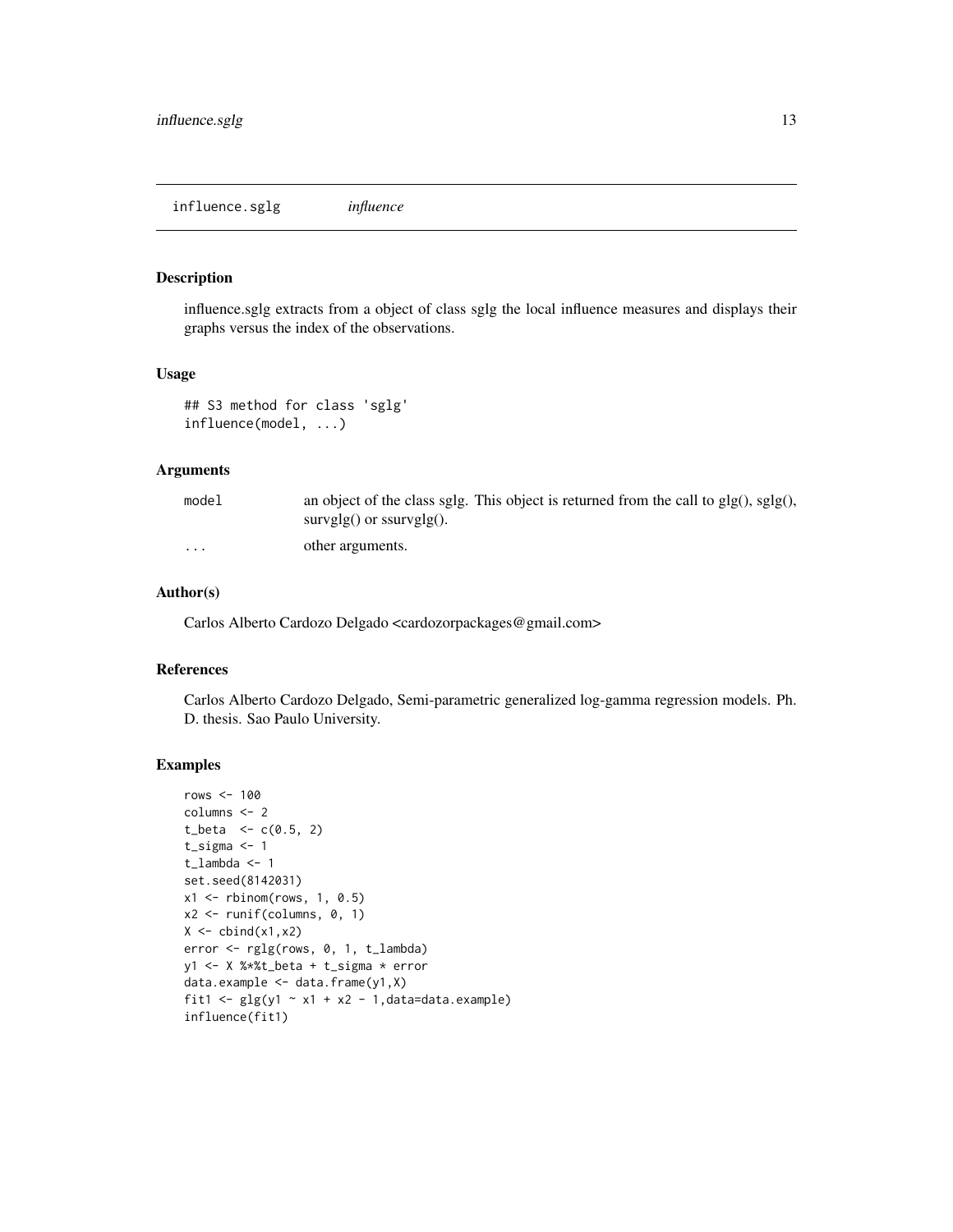<span id="page-13-0"></span>

# Description

logLik.sglg extracts log-likehood from a model from an object of class 'sglg'.

# Usage

## S3 method for class 'sglg' logLik(object, ...)

# Arguments

| object   | an object of the class sglg. This object is returned from the call to $glg()$ , $sglg()$ ,<br>$survglg()$ or $ssurvglg()$ function. |
|----------|-------------------------------------------------------------------------------------------------------------------------------------|
| $\cdots$ | other arguments.                                                                                                                    |
|          |                                                                                                                                     |

| lss | Measures of location, scale and shape measures for a generalized log- |
|-----|-----------------------------------------------------------------------|
|     | gamma distribution                                                    |

# Description

lss is used to obtain the mean, median, mode, variance, coefficient of variation, skewness and kurtosis for a generalized log-gamma distribution.

# Usage

lss(mu, sigma, lambda)

# Arguments

| mu     | numeric, represents the location parameter of a generalized log-gamma distri-<br>bution. Default value is 0. |
|--------|--------------------------------------------------------------------------------------------------------------|
| sigma  | numeric, represents the scale parameter of a generalized log-gamma distribu-<br>tion. Default value is 1.    |
| lambda | numeric, represents the shape parameter of a generalized log-gamma distribu-<br>tion. Default value is 1.    |

# Author(s)

Carlos Alberto Cardozo Delgado <cardozorpackages@gmail.com>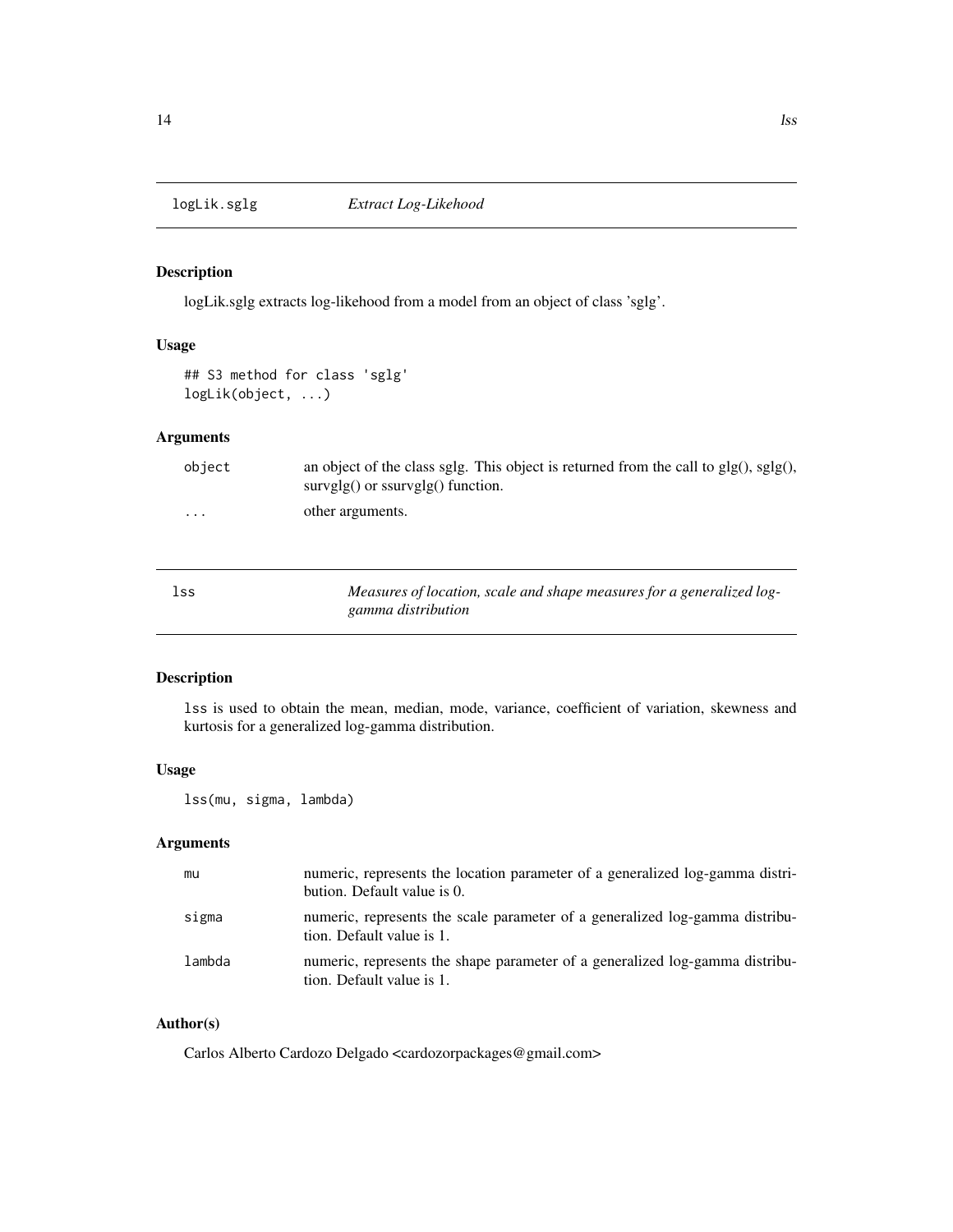#### <span id="page-14-0"></span>order\_glg 15

#### References

Carlos Alberto Cardozo Delgado, Semi-parametric generalized log-gamma regression models. Ph. D. thesis. Sao Paulo University.

National Institute of Standards and Technology, NIST. Engineering Statistics Handbook. https://www.itl.nist.gov/div898/hand

#### Examples

```
lss(0,1,-1) # Extreme value type I distribution, maximum case.
lss(0,1,1) # Extreme value type I distribution, minimum case.
lss(0,1,0.01) # Standard normal distribution.
```

|  | order_glg |  |
|--|-----------|--|
|  |           |  |

Random Sampling of K-th Order Statistics from a Generalized Log*gamma Distribution*

## Description

order\_glg is used to obtain a random sample of the K-th order statistics from a generalized loggamma distribution.

#### Usage

```
order_glg(size, mu, sigma, lambda, k, n, alpha = 0.05)
```
#### Arguments

| size   | numeric, represents the size of the sample.                                                                                                                        |
|--------|--------------------------------------------------------------------------------------------------------------------------------------------------------------------|
| mu     | numeric, represents the location parameter. Default value is 0.                                                                                                    |
| sigma  | numeric, represents the scale parameter. Default value is 1.                                                                                                       |
| lambda | numeric, represents the shape parameter. Default value is 1.                                                                                                       |
| k      | numeric, represents the K-th smallest value from a sample.                                                                                                         |
| n      | numeric, represents the size of the sample to compute the order statistic from.                                                                                    |
| alpha  | numeric, (1 - alpha) represents the confidence of an interval for the population<br>median of the distribution of the k-th order statistic. Default value is 0.05. |

#### Value

A list with a random sample of order statistics from a generalized log-gamma distribution, the value of its join probability density function evaluated in the random sample and a (1 - alpha) confidence interval for the population median of the distribution of the k-th order statistic.

#### Author(s)

Carlos Alberto Cardozo Delgado <cardozorpackages@gmail.com>.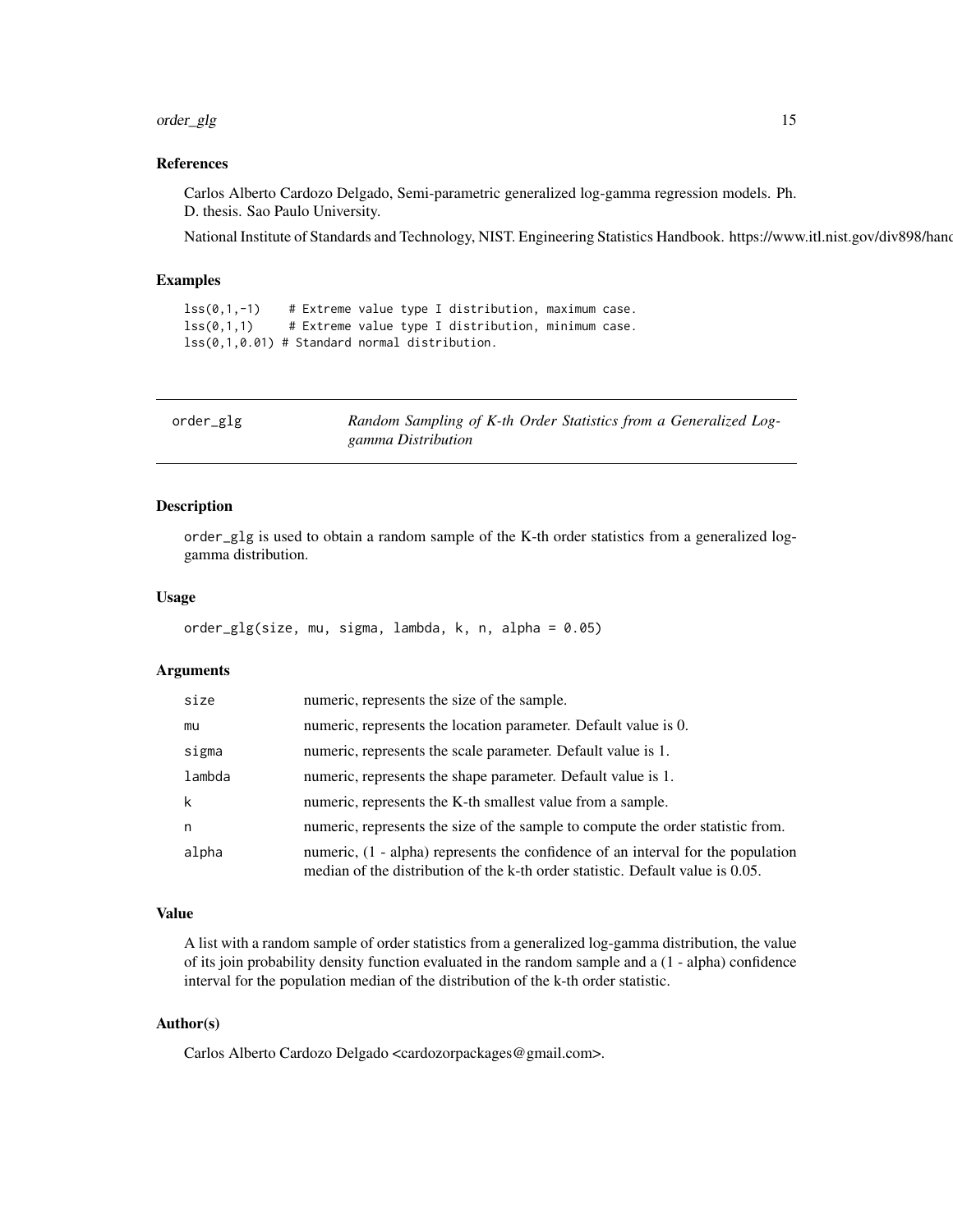#### <span id="page-15-0"></span>References

Gentle, J, Computational Statistics, First Edition. Springer - Verlag, 2009.

Naradajah, S. and Rocha, R. (2016) Newdistns: An R Package for New Families of Distributions, Journal of Statistical Software.

# Examples

```
# A random sample of size 10 of order statistics from a Extreme Value Distribution.
order_glg(10,0,1,1,1,50)
## Not run: # A small comparison between two random sampling methods of order statistics
# Method 1
m < -10output \leq rep(0,m)
order_sample <- function(m,n,k){
for(i in 1:m){
sample \leq rglg(n)
order_sample <- sort(sample)
output[i] <- order_sample[k]
}
return(output)
}
N < -10000n <- 200
k <- 100
system.time(order_sample(N,n,k))
sample_1 <- order_sample(N,n,k)
hist(sample_1)
summary(sample_1)
# Method 2
system.time(order_glg(N,0,1,1,k,n))
sample_2 <- order_glg(N,0,1,1,k,n)$sample
hist(sample_2)
summary(sample_2)
```
## End(Not run)

pglg *Cumulative distribution function for a generalized log-gamma variable*

#### Description

pglg is used to calculate the cumulative distribution function of a generalized log-gamma variable at x.

#### Usage

pglg(x, location, scale, shape)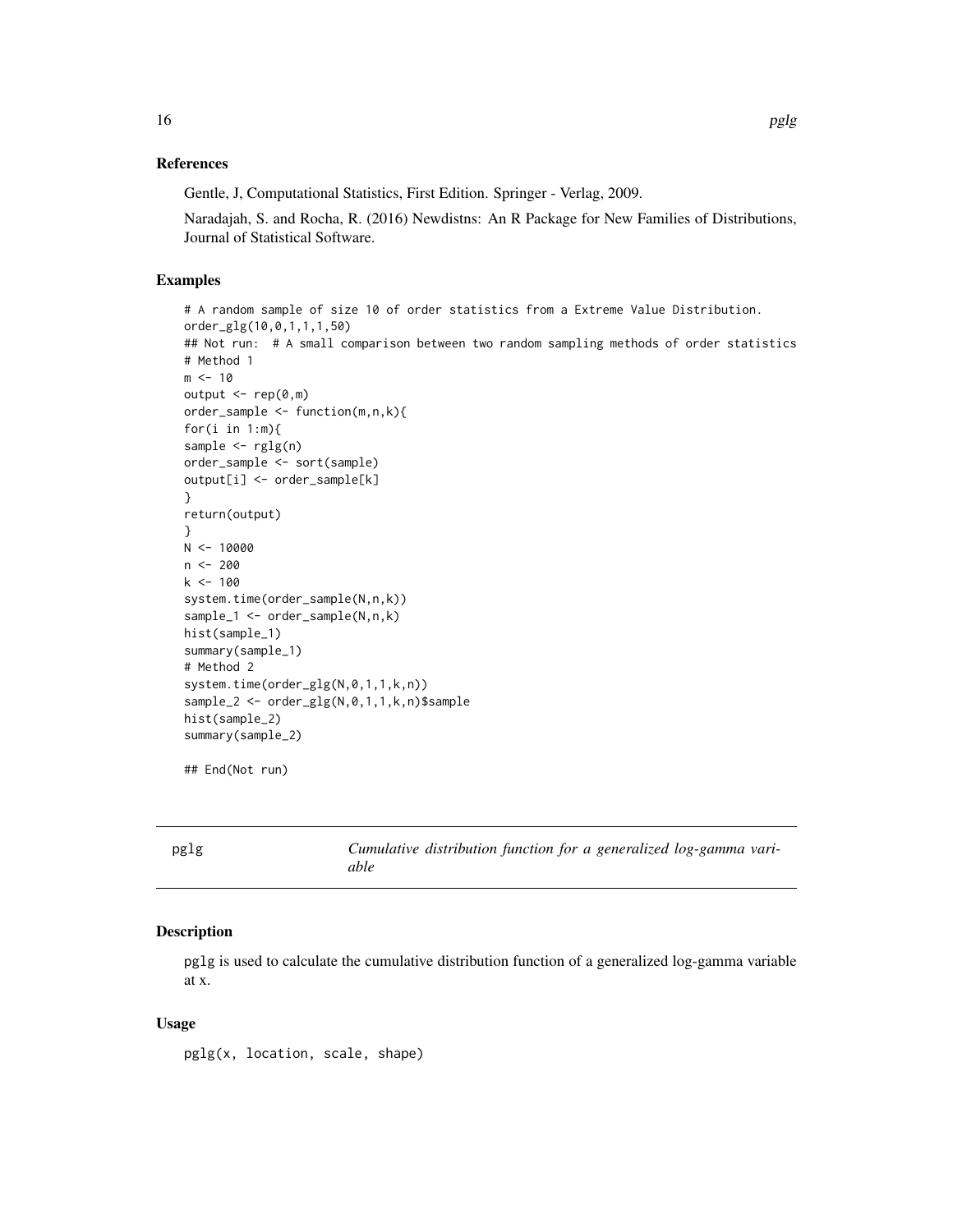#### <span id="page-16-0"></span>plotnpc that the state of the state of the state of the state of the state of the state of the state of the state of the state of the state of the state of the state of the state of the state of the state of the state of t

## Arguments

| X        | numeric, a real number.                                                                                     |
|----------|-------------------------------------------------------------------------------------------------------------|
| location | numeric, represent the location parameter of a generalized log-gamma distribu-<br>tion. Default value is 0. |
| scale    | numeric, represent the scale parameter of a generalized log-gamma distribution.<br>Default value is 1.      |
| shape    | numeric, represent the shape parameter of a generalized log-gamma distribution.<br>Default value is 1.      |

# Author(s)

Carlos Alberto Cardozo Delgado <cardozorpackages@gmail.com>

# References

Carlos Alberto Cardozo Delgado, Semi-parametric generalized log-gamma regression models. Ph. D. thesis. Sao Paulo University.

# Examples

```
x \leftarrow runif(3,-1,1)pglg(sort(x),location=0.5,scale=1,shape=1)
```
plotnpc *Plotting a natural cubic splines or P-splines.*

# Description

plotnpc displays a graph of a fitted nonparametric effect, either natural cubic spline or P-spline, from an object of class sglg.

# Usage

plotnpc(fit, conf\_lev)

# Arguments

| fit      | an object of the class sglg. This object is returned from the call to $glg()$ , $sglg()$ , |
|----------|--------------------------------------------------------------------------------------------|
|          | $survglg()$ or $ssurvglg()$ .                                                              |
| conf lev | is the confidence level of the asymptotic confidence band. Default value is 0.05.          |

#### Author(s)

Carlos Alberto Cardozo Delgado <cardozorpackages@gmail.com>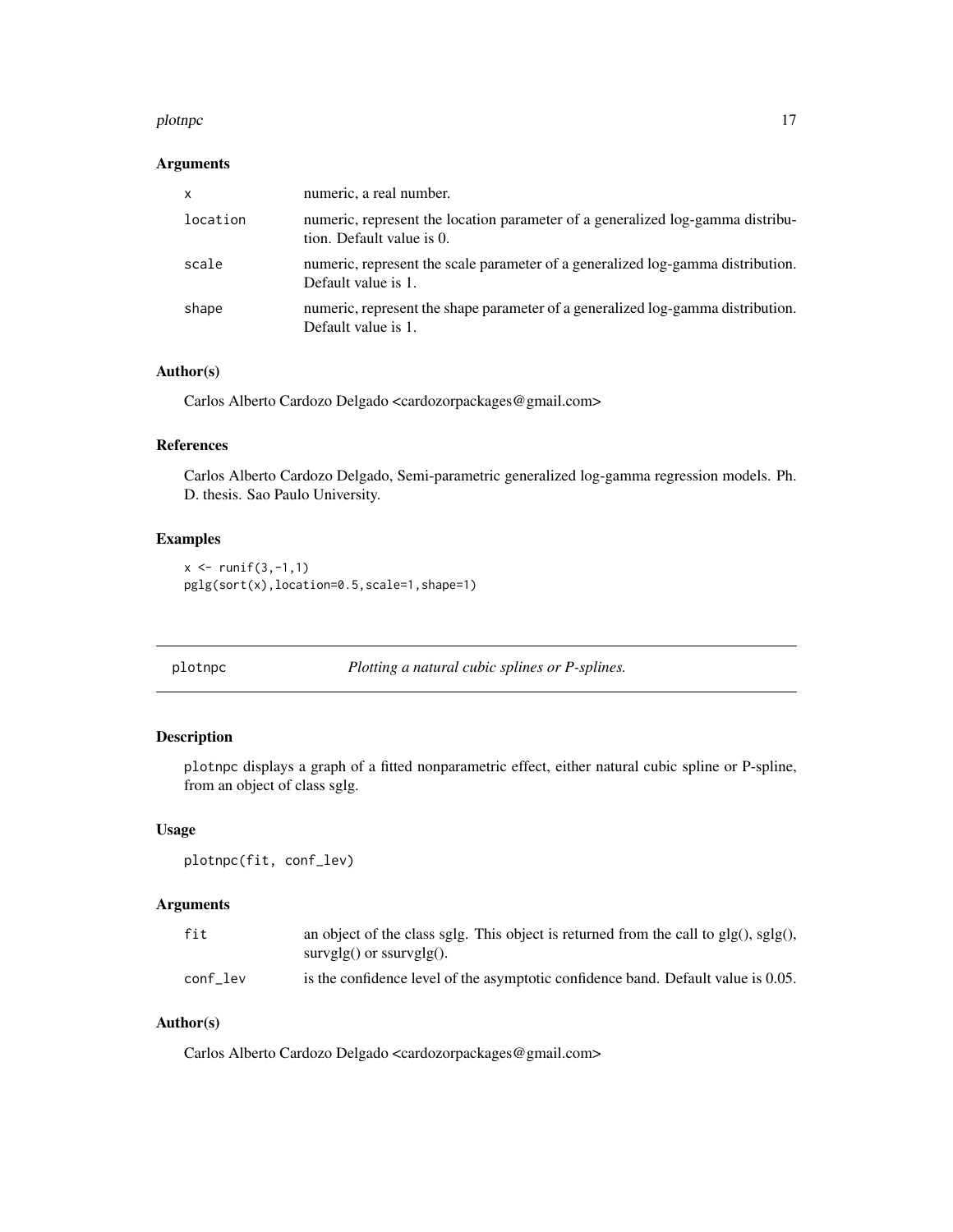#### References

Eilers P.H.C. and Marx B.D. (1996). Flexible smoothing with B-splines and penalties. Statistical Science. 11, 89-121.

Wood, S. (2017). Additive generalized models: An R introduction. Chapman and Hall.

#### Examples

```
set.seed(1)
n < -300error < -rglg(n, 0, 0.5, 1)t < - as.matrix((2*1:n - 1)/(2*n))
\text{columns}(t) \leq - "t"
f_t < -\cos(4*pi*t)y <- 0.8 + f_t + error
colnames(y) <- "y"
data \leq as.data.frame(cbind(y,1,t))
fit1 <- sglg(y \sim 1, npc=t, data=data, basis = "deBoor", alpha0=0.0001)summary(fit1)
# The adjusted (black) non-linear component
plotnpc(fit1,conf_lev=0.02)
```
plotsurv.sglg *Plot simultaneously the Kaplan-Meier and parametric estimators of the survival function.*

# Description

plotsurv.sglg is used to plot simultaneously the Kaplan-Meier and parametric estimators of the survival function.

# Usage

plotsurv.sglg(fit)

#### Arguments

fit an object of the class sglg. This object is returned from the call to survglg() or ssurvglg().

#### Author(s)

Carlos Alberto Cardozo Delgado <cardozorpackages@gmail.com>

# References

Carlos A. Cardozo, G. Paula and L. Vanegas. Semi-parametric accelerated failure time models with generalized log-gamma erros. In preparation.

Carlos Alberto Cardozo Delgado, Semi-parametric generalized log-gamma regression models. Ph. D. thesis. Sao Paulo University.

<span id="page-17-0"></span>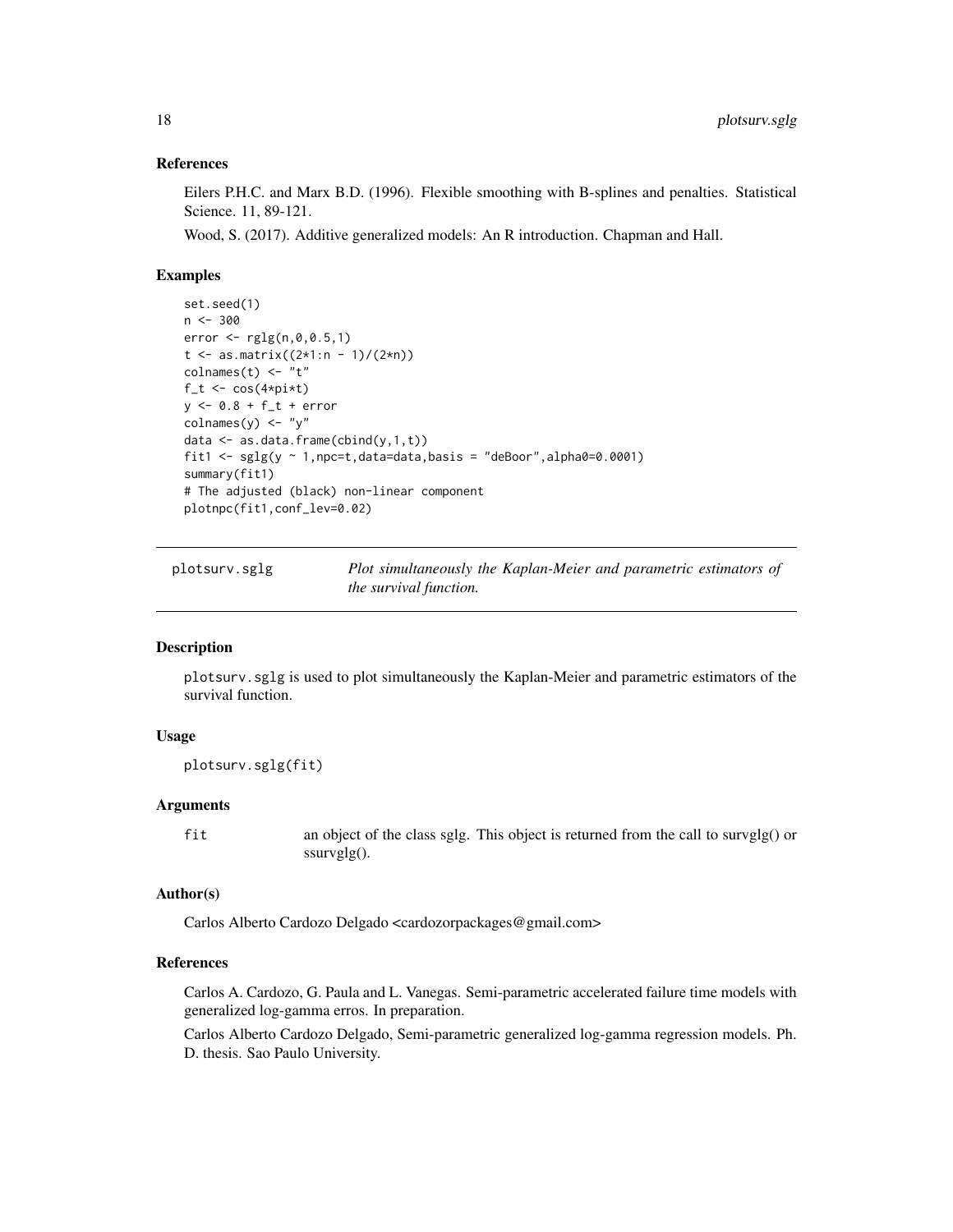<span id="page-18-0"></span>qglg  $\qquad$  19

# Examples

```
require(survival)
rows <-240columns <- 2
t_{beta} < -c(0.5, 2)t_sigma <- 1
t_lambda <- 1
set.seed(8142031)
x1 \leftarrow \text{rbinom}(\text{rows}, 1, 0.5)x2 \leftarrow runif(column, 0, 1)X \leftarrow \text{cbind}(x1, x2)s <- t_sigma^2
a <- 1/s
t_ini1 \leq exp(X %*% t_beta) * rgamma(rows, scale = s, shape = a)
cens.time <- rweibull(rows, 0.6, 14)
delta1 <- ifelse(t_ini1 > cens.time, 1, 0)
obst1 < -t_ini1for (i in 1:rows) {
if (delta1[i] == 1) {
   obst1[i] <- cens.time[i]
  }
}
data.example <- data.frame(obst1,delta1,X)
fit3 <- survglg(Surv(log(obst1),delta1) ~ x1 + x2 - 1, data=data.example,shape=0.9)
plotsurv.sglg(fit3)
```
#### qglg *Quantile function for a generalized log-gamma variable*

# Description

qglg is used to calculate the quantile function of a generalized log-gamma variable at x.

#### Usage

qglg(x, location, scale, shape)

# Arguments

| x        | numeric, a real number between 0 and 1.                                                                     |
|----------|-------------------------------------------------------------------------------------------------------------|
| location | numeric, represent the location parameter of a generalized log-gamma distribu-<br>tion. Default value is 0. |
| scale    | numeric, represent the scale parameter of a generalized log-gamma distribution.<br>Default value is 1.      |
| shape    | numeric, represent the shape parameter of a generalized log-gamma distribution.<br>Default value is 1.      |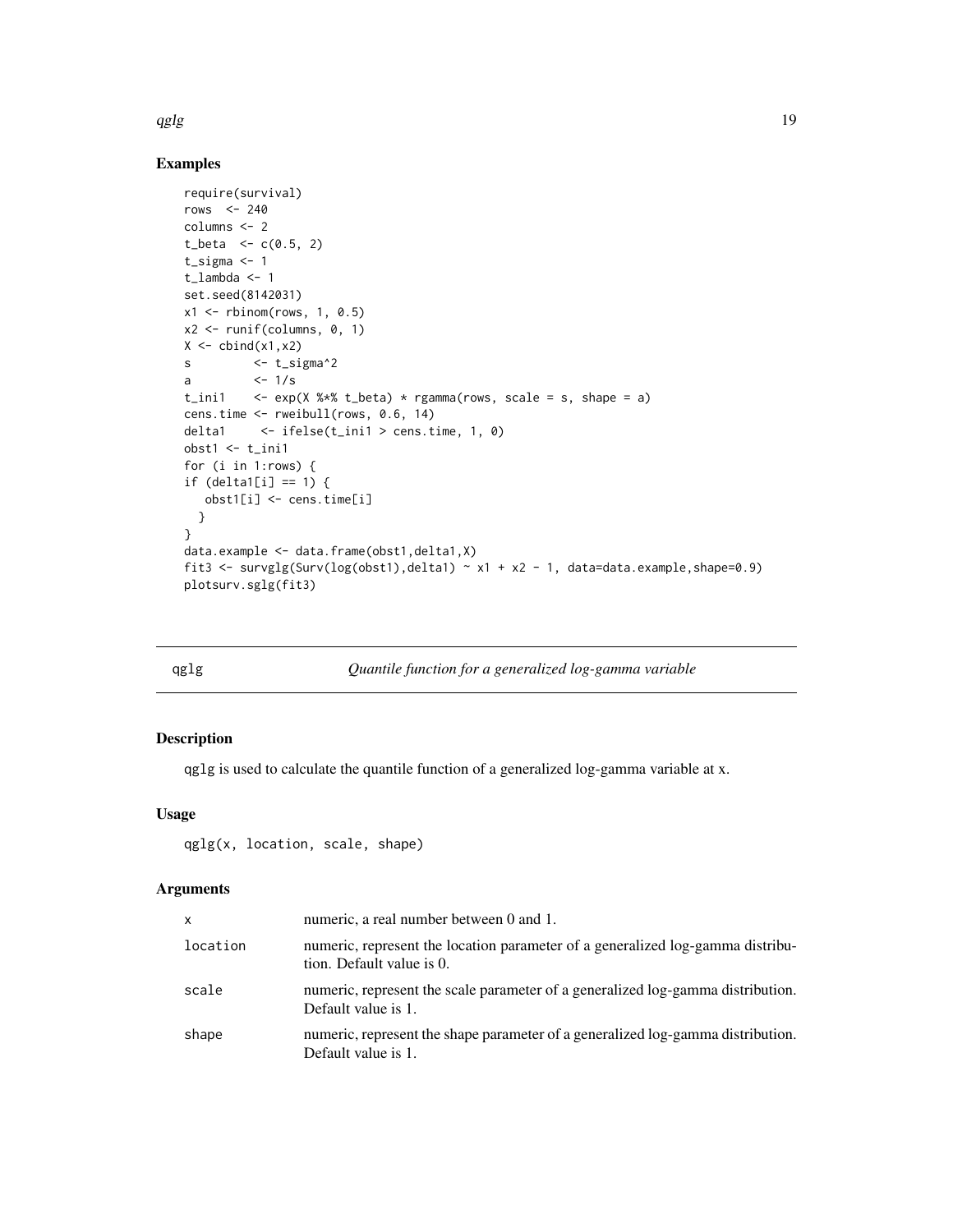#### <span id="page-19-0"></span>Author(s)

Carlos Alberto Cardozo Delgado <cardozorpackages@gmail.com>

#### References

Carlos Alberto Cardozo Delgado, Semi-parametric generalized log-gamma regression models. Ph. D. thesis. Sao Paulo University.

#### Examples

```
x <- runif(3,0,1)
qglg(sort(x),location=0,scale=1,shape=1)
```
quantile\_residuals *Quantile Residuals for a Generalized Log-gamma Regression Model*

#### Description

quantile\_residuals is used to generate quantile residuals for a generalized log-gamma regression model.

# Usage

```
quantile_residuals(fit)
```
# Arguments

fit is an object sglg. This object is returned from the call to glg(), sglg(), survglg() or ssurvglg().

#### Author(s)

Carlos Alberto Cardozo Delgado <cardozorpackages@gmail.com>

#### References

Carlos Alberto Cardozo Delgado, Semi-parametric generalized log-gamma regression models. Ph. D. thesis. Sao Paulo University.

```
# Example 1
n < -400set.seed(4)
error <- rglg(n,0,0.5,1)
y \leftarrow as.data frame(0.5 + error)names(y) <- "y"
fit_0 <- glg(y<sup>1</sup>,data=y)fit_0$mu
```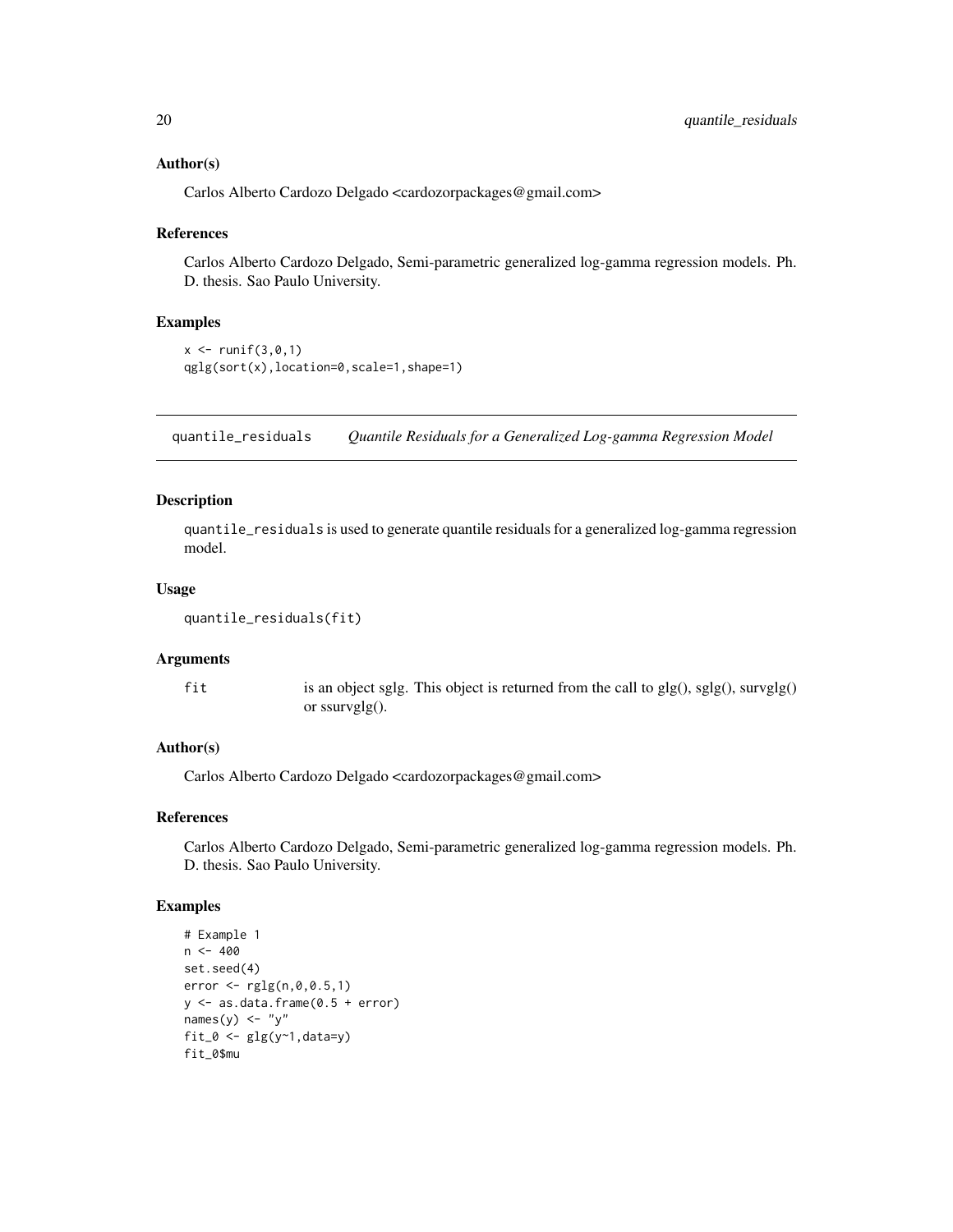# <span id="page-20-0"></span>residuals.sglg 21

```
fit_0$sigma
fit_0$lambda
quantile_residuals(fit_0)
# Example 2
n < -500set.seed(6)
error < -rglg(n, 0, 0.5, 1)x1 \le runif(n,-2,2)
beta <-c(0.5,2)y <- cbind(1,x1)%*%beta + error
data <- data.frame(y=y,x1=x1)
fit_1 <- glg(y \sim x1, data = data)fit_1$mu
fit_1$sigma
fit_1$lambda
quantile_residuals(fit_1)
```
residuals.sglg *Extract Model Residuals*

# Description

residuals.sglg extracts the deviance-type residuals for a model from an object of class 'sglg'.

# Usage

```
## S3 method for class 'sglg'
residuals(object, ...)
```
#### Arguments

| object   | an object of the class sglg. This object is returned from the call to $glg()$ , $sglg()$ ,<br>$survglg()$ or $ssurvglg()$ function. |
|----------|-------------------------------------------------------------------------------------------------------------------------------------|
| $\cdots$ | other arguments.                                                                                                                    |

# Description

rglg is used to generate random numbers for a generalized log-gamma distribution.

# Usage

rglg(n, location, scale, shape)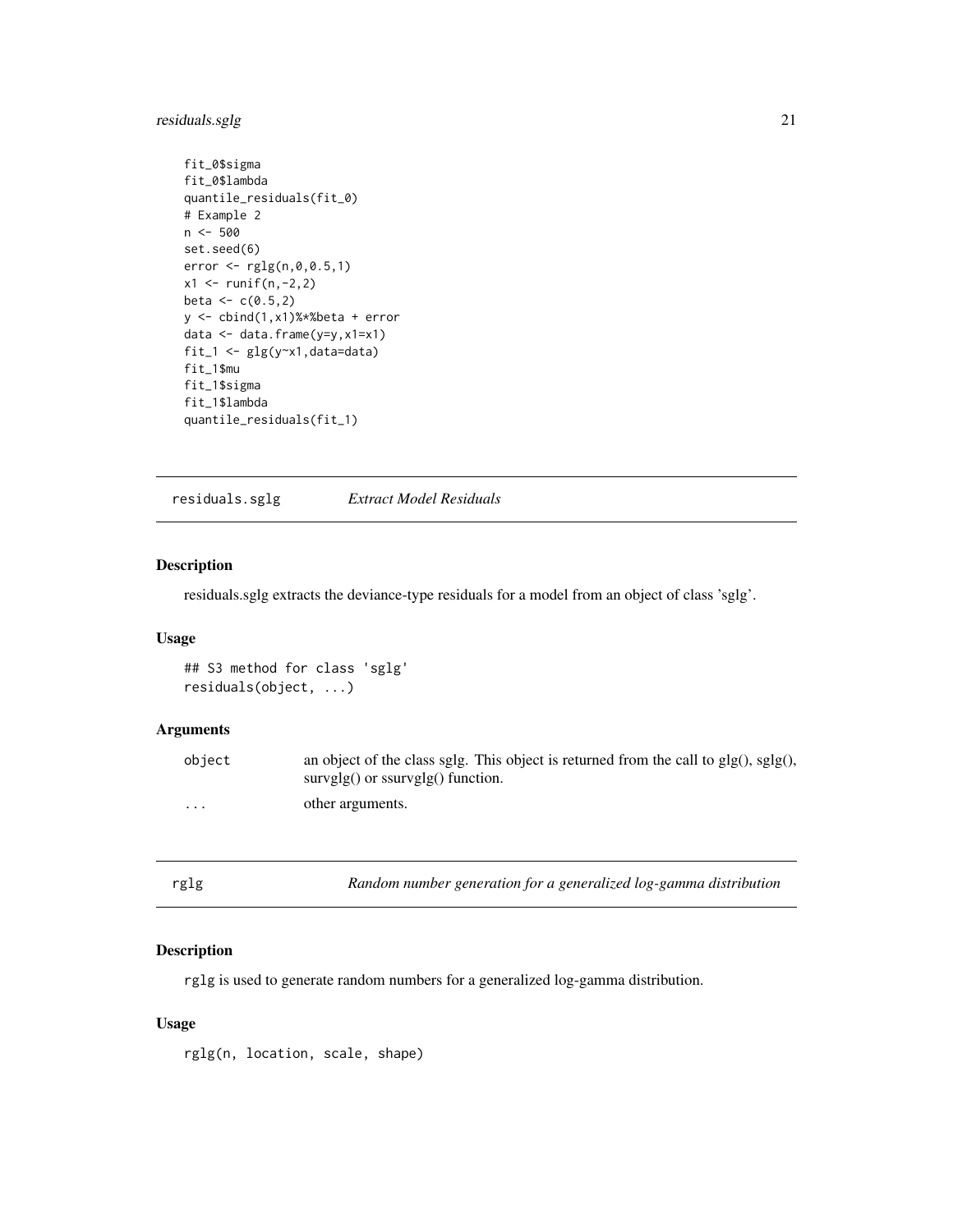#### <span id="page-21-0"></span>Arguments

| n        | numeric, size of the random sample.                                                                          |
|----------|--------------------------------------------------------------------------------------------------------------|
| location | numeric, represents the location parameter of a generalized log-gamma distri-<br>bution. Default value is 0. |
| scale    | numeric, represents the scale parameter of a generalized log-gamma distribu-<br>tion. Default value is 1.    |
| shape    | numeric, represents the shape parameter of a generalized log-gamma distribu-<br>tion. Default value is 1.    |

# Author(s)

Carlos Alberto Cardozo Delgado <cardozorpackages@gmail.com>

#### References

Carlos Alberto Cardozo Delgado, Semi-parametric generalized log-gamma regression models. Ph. D. thesis. Sao Paulo University.

#### Examples

rglg(10,location=-1,scale=0.5,shape=1)

sglg *Fitting semi-parametric generalized log-gamma regression models*

# Description

sglg is used to fit a semi-parametric regression model suitable for analysis of data sets in which the response variable is continuous, strictly positive, and asymmetric. In this setup, the location parameter of the response variable is explicitly modeled by semi-parametric functions, whose nonparametric components may be approximated by natural cubic splines or cubic P-splines.

#### Usage

```
sglg(
  formula,
 npc,
 basis,
  data,
  shape = 0.2,
 method,
 alpha0,
 Knot,
 Tolerance = 5e-05,
 Maxiter = 1000,
  format = "complete"
)
```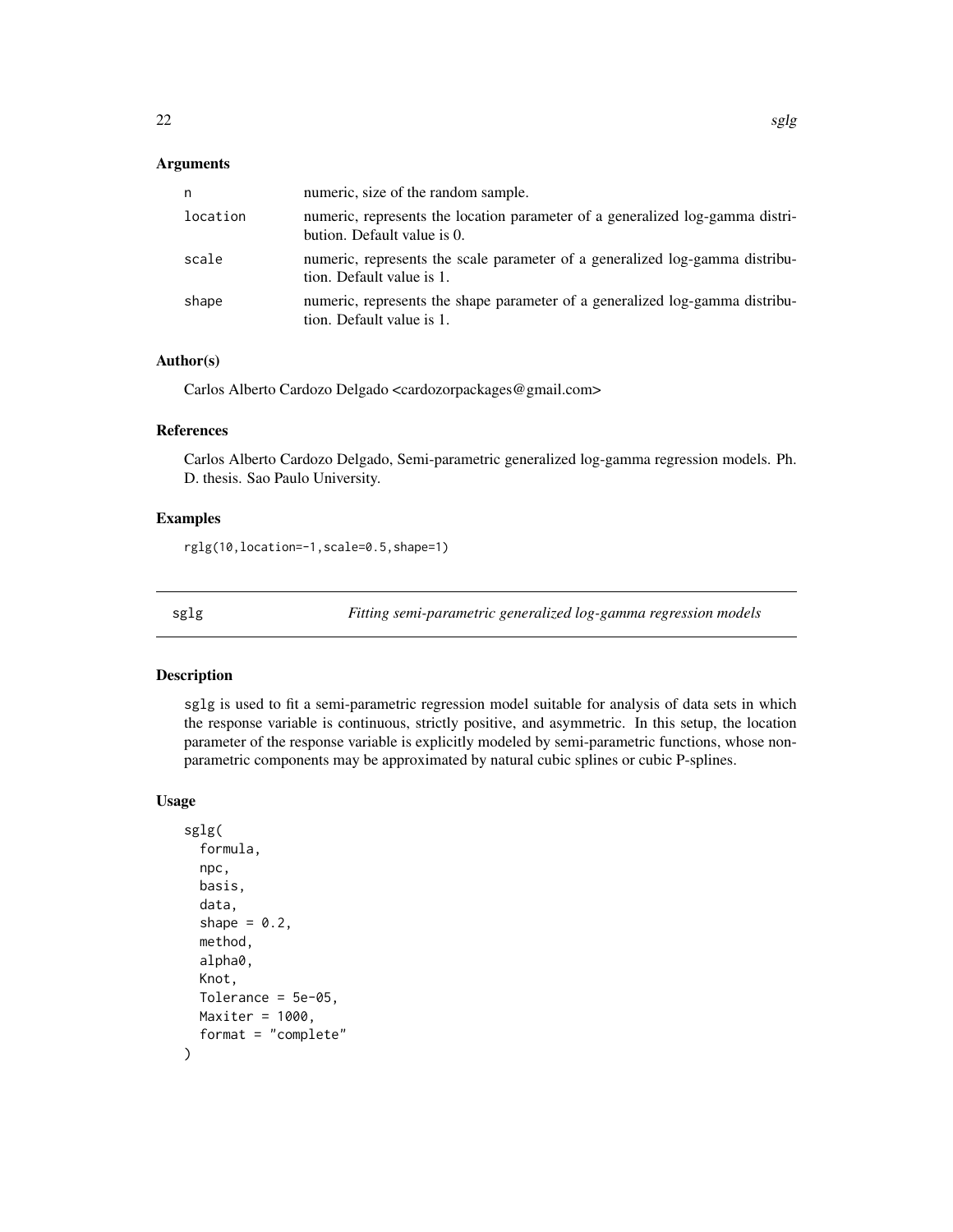#### Arguments

| formula   | a symbolic description of the systematic component of the model to be fitted.<br>See details for further information.                                                                                                                                                            |
|-----------|----------------------------------------------------------------------------------------------------------------------------------------------------------------------------------------------------------------------------------------------------------------------------------|
| npc       | a matrix with the nonparametric variables of the systematic part of the model to<br>be fitted. Must be included the names of each variables.                                                                                                                                     |
| basis     | a name of the cubic spline basis to be used in the model. Supported basis include<br>deBoor and Gu basis which are a B-spline basis and a natural cubic spline basis,<br>respectively.                                                                                           |
| data      | an optional data frame, list containing the variables in the model.                                                                                                                                                                                                              |
| shape     | an optional value for the shape parameter of the error distribution of a general-<br>ized log-gamma distribution. Default value is 0.2.                                                                                                                                          |
| method    | There are two possibles algorithms to estimate the parameters. The default al-<br>gorithm is 'FS' Fisher-Scoring, the other option is 'GSFS' an adequate combi-<br>nation between the block matrix version of non-linear Gauss-Seidel algorithm<br>and Fisher-Scoring algorithm. |
| alpha0    | is a vector of positive values for the smoothing parameters alpha. Default vector<br>with 1 in each entry.                                                                                                                                                                       |
| Knot      | is a vector of the number of knots in each non-linear component of the model.                                                                                                                                                                                                    |
| Tolerance | an optional positive value, which represents the convergence criterion. Default<br>value is 5e-05.                                                                                                                                                                               |
| Maxiter   | an optional positive integer giving the maximal number of iterations for the es-<br>timating process. Default value is 1e03.                                                                                                                                                     |
| format    | an optional string value that indicates if you want a simple or a complete report<br>of the estimating process. Default value is 'complete'.                                                                                                                                     |

# Value

mu a vector of parameter estimates associated with the location parameter.

sigma estimate of the scale parameter associated with the model.

lambda estimate of the shape parameter associated with the model.

interval estimate of a 95% confidence interval for each estimate parameters associated with the model.

Deviance the deviance associated with the model.

# Author(s)

Carlos Alberto Cardozo Delgado <cardozorpackages@gmail.com>

# References

Carlos A. Cardozo, G. Paula and L. Vanegas. Semi-parametric generalized log-gamma regression models. In preparation.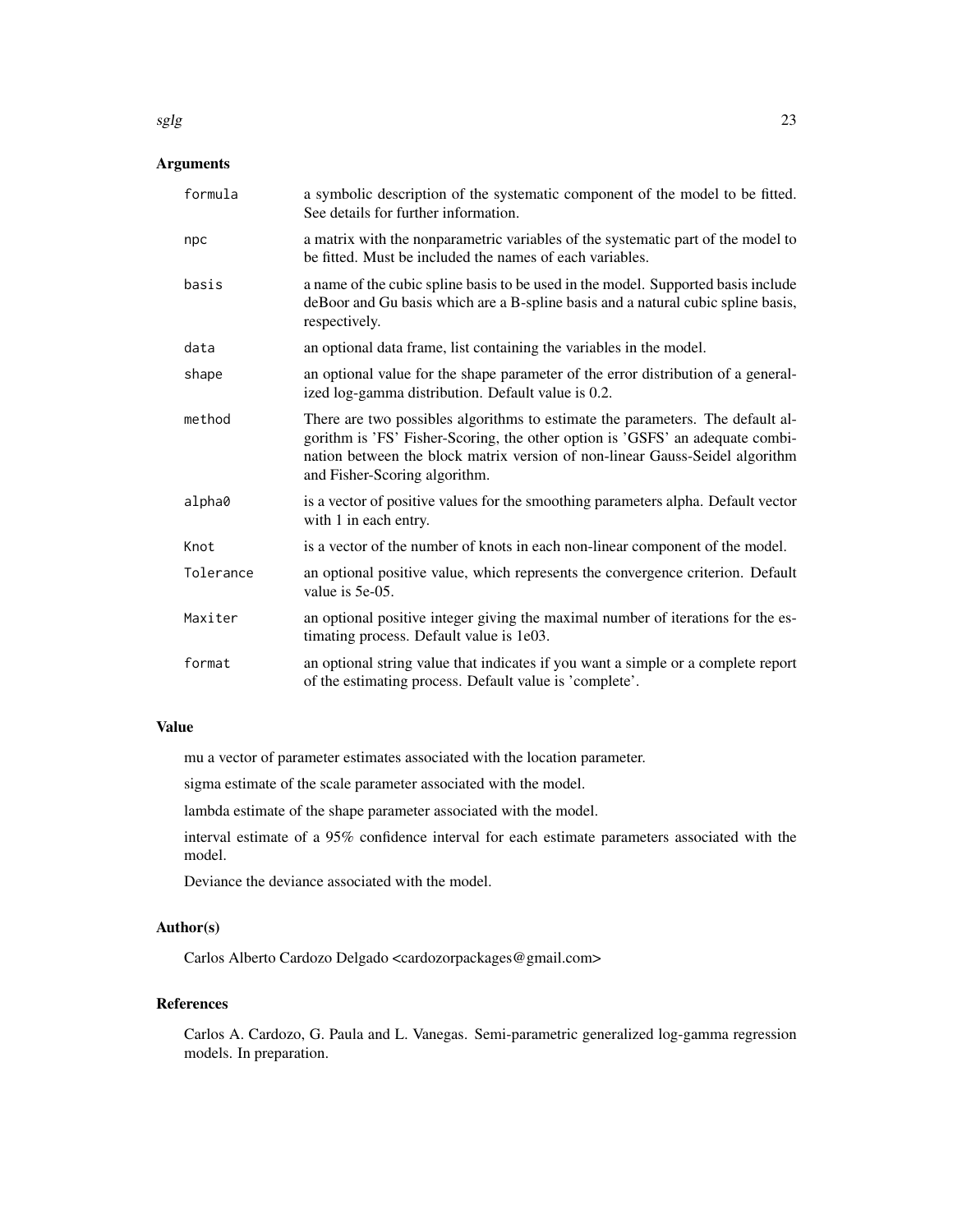#### Examples

```
set.seed(1)
rows<- 200
t_beta <- c(0.5, 2)t_sigma \leq -0.5t_lambda <- 1
x1 \leftarrow runif(rows, -3, 3)x2 \le - rbinom(rows, 1, 0.5)
X \leftarrow \text{cbind}(x1, x2)t \le - as.matrix((2*1:rows - 1)/(2*rows))
colnames(t) <- "t"
f_t < -\cos(4*pi*t)error <- rglg(rows,0,1,t_lambda)
y <- X %*%t_beta + f_t + t_sigma*error
colnames(y) <- "y"
data \leq data.frame(y, X, t)
fit1 <- \text{sglg}(y \sim x1 + x2 - 1, \text{npc=t}, \text{data=data}, \text{basis} = \text{"deBoor", alpha0 = 0.1})logLik(fit1) # -195.4538
quantile_residuals(fit1)
fit2 <- \text{sglg}(y \sim x1 + x2 - 1, \text{npc}=t,data=data,basis = "Gu",alpha0=0.5)
logLik(fit2)
#################################################
# An example with two non-parametric components #
#################################################
set.seed(2)
t_{-2} <- as.matrix(rnorm(rows,sd=0.5))
\text{columns}(t_2) \leftarrow 't_2'f_t_2 < - \exp(t_2)error <- rglg(rows,0,1,t_lambda)
y_2 < - X%*%t_beta + f_t + f_t_2 + t_sigma*error
\text{columns}(y_2) \leftarrow 'y_2'data2 <- data.frame(y_2, X, t, t_2)npcs < - \text{cbind}(t, t_2)fit3 <- \text{sglg}(y_2 \text{ and } x_2 \text{ and } y_1 \text{ are } -1, \text{ are } -1, \text{ are } -1, \text{ and } -1, \text{ are } -1, \text{ are } -1, \text{ are } -1, \text{ are } -1, \text{ are } -1, \text{ are } -1, \text{ are } -1, \text{ are } -1, \text{ are } -1, \text{ are } -1, \text{ are } -1, \text{ are } -1, \text{ are } -1, \text{ are } -1, \text{ are } -1, \text{ are } -1, \text{ are } -1, \text{ are } -1, \text{ are } -1, \textlogLik(fit3)
#############################################################################
```
shape *shape*

#### Description

Tool that supports the estimation of the shape parameter in semi-parametric or multiple linear accelerated failure time model with generalized log-gamma errors under the presence of censored data. The estimation is based on the profiled likelihood function for the shape parameter of the model.

#### Usage

```
shape(formula, npc, data, interval, semi, step)
```
<span id="page-23-0"></span>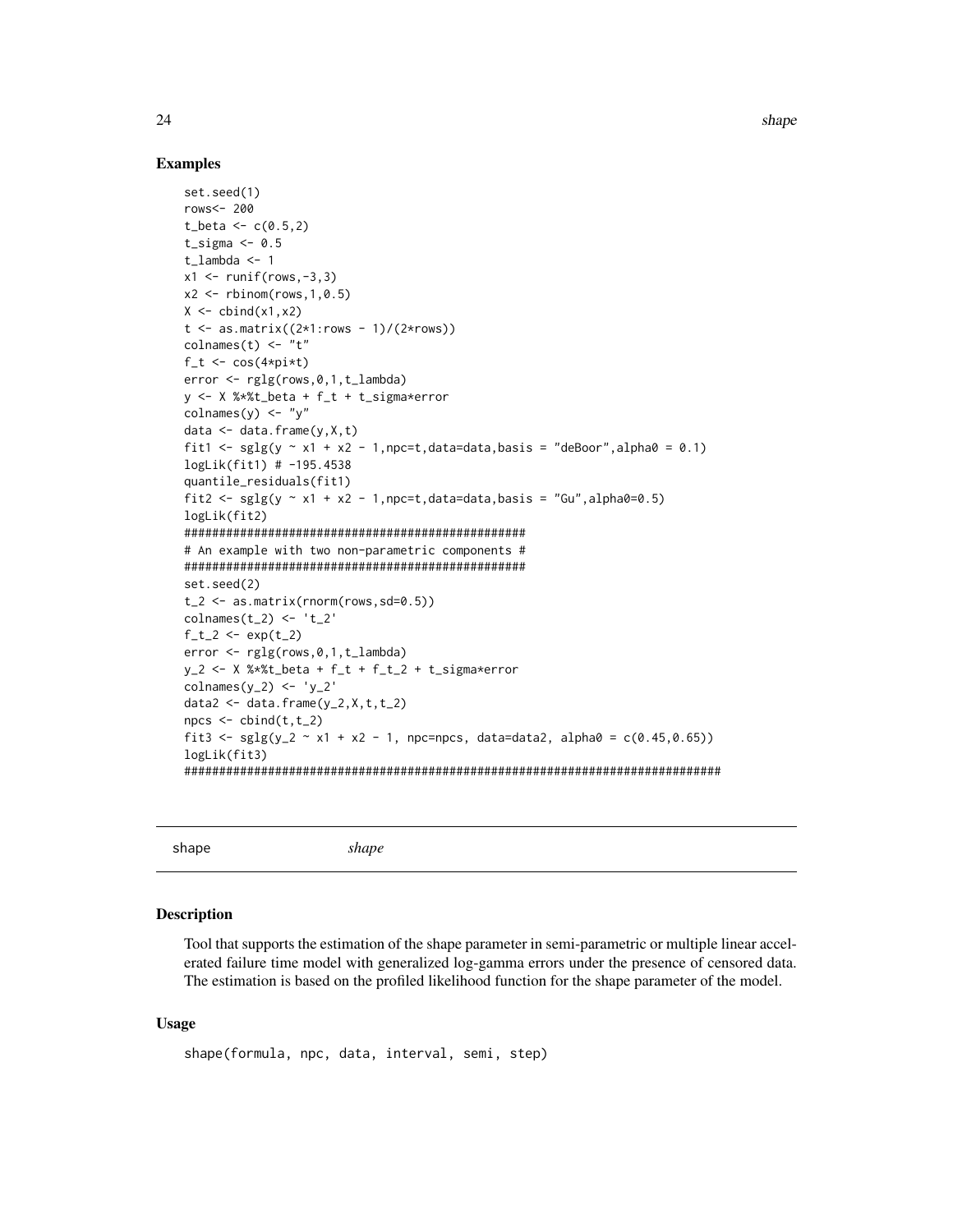#### shape 25

#### Arguments

| formula  | a symbolic description of the systematic component of the model to be fitted.                                                                                        |
|----------|----------------------------------------------------------------------------------------------------------------------------------------------------------------------|
| npc      | a data frame with potential nonparametric variables of the systematic part of the<br>model to be fitted.                                                             |
| data     | a data frame which contains the variables in the model.                                                                                                              |
| interval | an optional numerical vector of length 2. In this interval is the maximum likeli-<br>hood estimate of the shape parameter of the model. By default is $[0.1, 1.5]$ . |
| semi     | a logical value. TRUE means that the model has a non-parametric component.<br>By default is FALSE.                                                                   |
| step     | an optional positive value. This parameter represents the length of the step of<br>the partition of the interval parameter. By default is 0.1.                       |

# Author(s)

Carlos Alberto Cardozo Delgado <cardozorpackages@gmail.com>

# References

Carlos Alberto Cardozo Delgado, Semi-parametric generalized log-gamma regression models. Ph. D. thesis. Sao Paulo University.

```
rows <- 200
columns <- 2
t_{\text{beta}} < -c(0.5, 2)t_sigma <- 1
t_lambda <- 1
set.seed(8142031)
x1 \leftarrow \text{rbinom}(\text{rows}, 1, 0.5)x2 <- runif(columns, 0, 1)
X \leftarrow \text{cbind}(x1, x2)s <- t_sigma^2
a <-1/st_ini1 \leq exp(X %*% t_beta) * rgamma(rows, scale = s, shape = a)
cens.time <- rweibull(rows, 0.3, 14)
delta <- ifelse(t_ini1 > cens.time, 1, 0)
obst1 = t_ini1for (i in 1:rows) {
if (delta[i] == 1) {
   obst1[i] = cens.time[i]
  }
}
example <- data.frame(obst1,delta,X)
lambda <- shape(Surv(log(obst1),delta) ~ x1 + x2 - 1, data=example)
lambda
# To change interval or step or both options
lambda <- shape(Surv(log(obst1),delta) ~ x1 + x2 - 1, data=example, interval=c(0.95,1.3), step=0.05)
lambda
```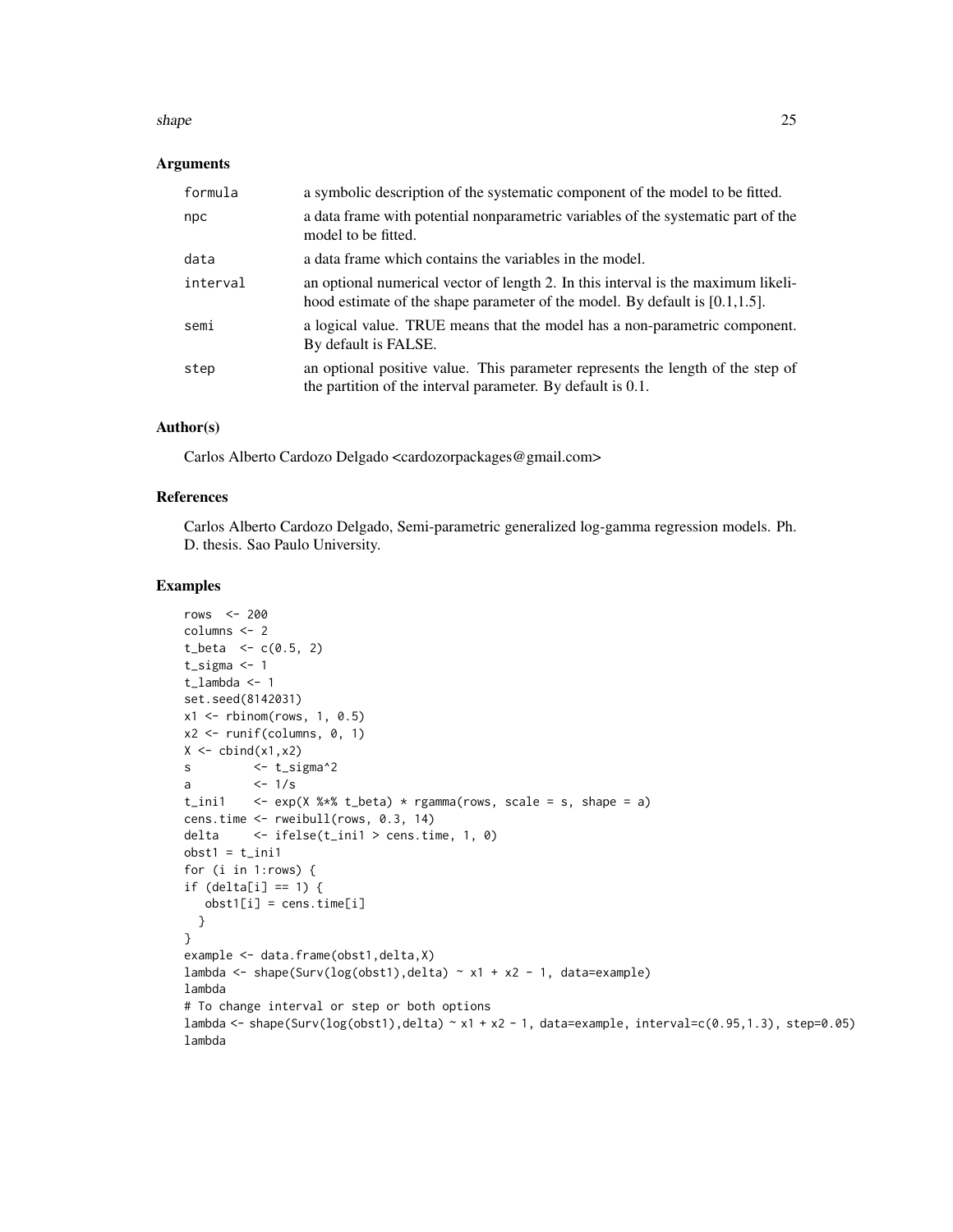<span id="page-25-0"></span>smoothp *smoothp*

# Description

Tool that supports the selection of the smoothing parameters in semi-parametric generalized loggamma models. The selection is based on the AIC, BIC, or Generalized Cross Validation methods.

# Usage

smoothp(formula, npc, data, method = "PAIC", basis, interval, step)

## Arguments

| formula  | a symbolic description of the systematic component of the model to be fitted.                                                                                                                                              |
|----------|----------------------------------------------------------------------------------------------------------------------------------------------------------------------------------------------------------------------------|
| npc      | a data frame with potential nonparametric variables of the systematic part of the<br>model to be fitted.                                                                                                                   |
| data     | a data frame which contains the variables in the model.                                                                                                                                                                    |
| method   | There are three possible criteria to estimate the smoothing parameters: Penalized<br>Akaike Criterion 'PAIC', Penalized Bayesian Criterion 'PBIC' and Generalized<br>Cross Validation 'GCV'. The default method is 'PAIC'. |
| basis    | a name of the cubic spline basis to be used in the model. Supported basis include<br>de Boor and Gu basis.                                                                                                                 |
| interval | an optional numerical vector of length 2. In this interval is the maximum likeli-<br>hood estimate of the shape parameter of the model. By default is $[0.1,2]$ .                                                          |
| step     | an optional positive value. This parameter represents the length of the step of<br>the partition of the interval parameter. By default is 0.2.                                                                             |

# Author(s)

Carlos Alberto Cardozo Delgado <cardozorpackages@gmail.com>

# References

Carlos Alberto Cardozo Delgado, Semi-parametric generalized log-gamma regression models. Ph.D. thesis. Sao Paulo University.

```
set.seed(1)
rows<- 150
t_{beta} < -c(0.5, 2)t_sigma <-0.5t_lambda <- 1
x1 \leftarrow runif(rows, -3, 3)x2 \leftarrow \text{rbinom}(\text{rows}, 1, 0.5)
```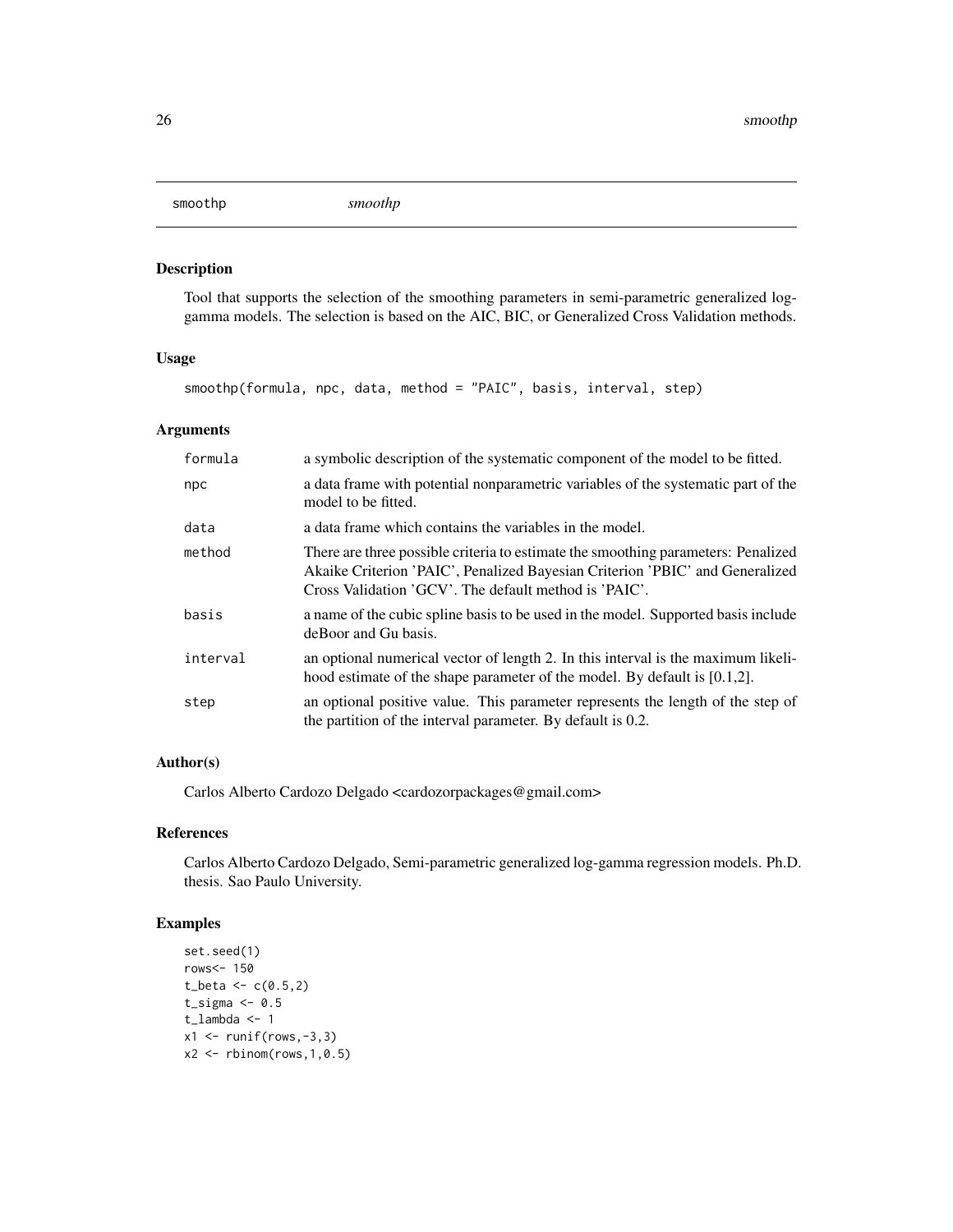#### <span id="page-26-0"></span>ssurvglg 27

```
X \leftarrow \text{cbind}(x1, x2)t < - as.matrix((2*1:rows - 1)/(2*rows))
colnames(t) <- "t"
f_t < -\cos(4*pi*t)error <- rglg(rows,0,1,t_lambda)
y <- X %*%t_beta + f_t + t_sigma*error
colnames(y) <- "y"
data <- data.frame(y,X,t)
fit1 <- \text{sglg}(y \sim x1 + x2 - 1, \text{npc}=t,data=data,basis = "deBoor",alpha0=1)
fit1$AIC
# We can get (probably) better values of alpha with the function smoothp
smoothp(y \sim x1 + x2 - 1, npc=t, data=data, basis = "deBoor")fit2 <- sglg(y \sim x1 + x2 - 1, npc=t, data=data, basis = "Gu", alpha0=0.5)fit2$BIC
# Again using the smooth function
smoothp(y \sim x1 + x2 - 1, npc=t, data=data, basis = "Gu", method='PBIC')
#################################################
# An example with two non-parametric components #
#################################################
set.seed(2)
t_{2} < -a.s.matrix(rnorm(rows, sd=0.5))\text{columns}(t_2) \leftarrow 't_2'f_t_2 < - \exp(t_2)error <- rglg(rows,0,1,t_lambda)
y_2 <- X %*%t_beta + f_t + f_t_2 + t_sigma*error
\text{columns}(y_2) \leftarrow 'y_2'data2 <- data.frame(y_2, x, t, t_2)npcs < - \text{cbind}(t, t_2)# Some intuition about the best alpha values
smoothp(y \sim x1 + x2 - 1, npc=npcs, data=data, method='GCV')
```
ssurvglg *Fitting semi-parametric generalized log-gamma regression models under the presence of right censored data.*

#### **Description**

ssurvglg is used to fit a semi-parametric regression model in which the response variable is continuous, strictly positive, asymmetric and there are right censored observations. In this setup, the location parameter of the logarithm of the variable is explicitly modeled by semi-parametric functions, whose nonparametric components may be approximated by natural cubic splines or cubic P-splines.

#### Usage

```
ssurvglg(formula, npc, basis, data, shape, alpha0, Maxiter, Tolerance)
```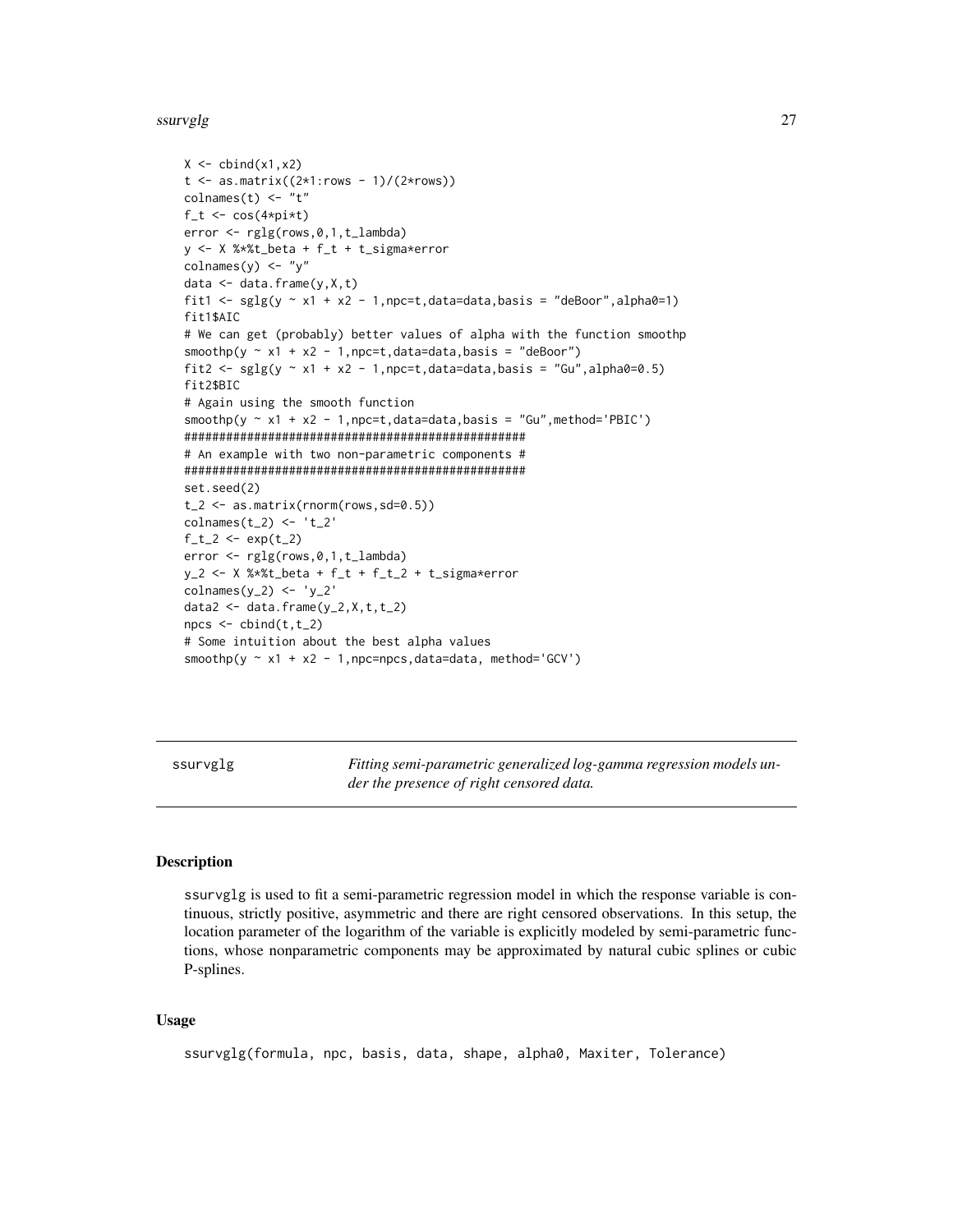# Arguments

| formula   | a symbolic description of the systematic component of the model to be fitted.<br>See details for further information.                                                                  |
|-----------|----------------------------------------------------------------------------------------------------------------------------------------------------------------------------------------|
| npc       | a data frame with potential nonparametric variables of the systematic part of the<br>model to be fitted.                                                                               |
| basis     | a name of the cubic spline basis to be used in the model. Supported basis include<br>deBoor and Gu basis which are a B-spline basis and a natural cubic spline basis,<br>respectively. |
| data      | an optional data frame, list containing the variables in the model.                                                                                                                    |
| shape     | an optional value for the shape parameter of the model.                                                                                                                                |
| alpha0    | is a vector of initial values for the smoothing parameter alpha.                                                                                                                       |
| Maxiter   | an optional positive integer giving the maximal number of iterations for the es-<br>timating process. Default value is 1e03.                                                           |
| Tolerance | an optional positive value, which represents the convergence criterion. Default<br>value is 1e-04.                                                                                     |
|           |                                                                                                                                                                                        |

# Value

mu a vector of parameter estimates asociated with the location parameter.

sigma estimate of the scale parameter associated with the model.

lambda estimate of the shape parameter associated with the model.

interval estimate of a 95% confidence interval for each estimate parameters associated with the model.

Deviance the deviance associated with the model.

# Author(s)

Carlos Alberto Cardozo Delgado <cardozorpackages@gmail.com>

# References

Carlos A. Cardozo, G. Paula and L. Vanegas. Semi-parametric accelerated failure time models with generalized log-gamma erros: Censored case. In preparation.

```
require(survival)
rows <- 150
columns <- 2
t_{beta} < -c(0.5, 2)t_sigma <-0.5t_lambda <- 1
set.seed(8142030)
x1 \leftarrow \text{rbinom}(\text{rows}, 1, 0.5)x2 \leftarrow runif(rows, 0, 1)X \leftarrow \text{cbind}(x1, x2)
```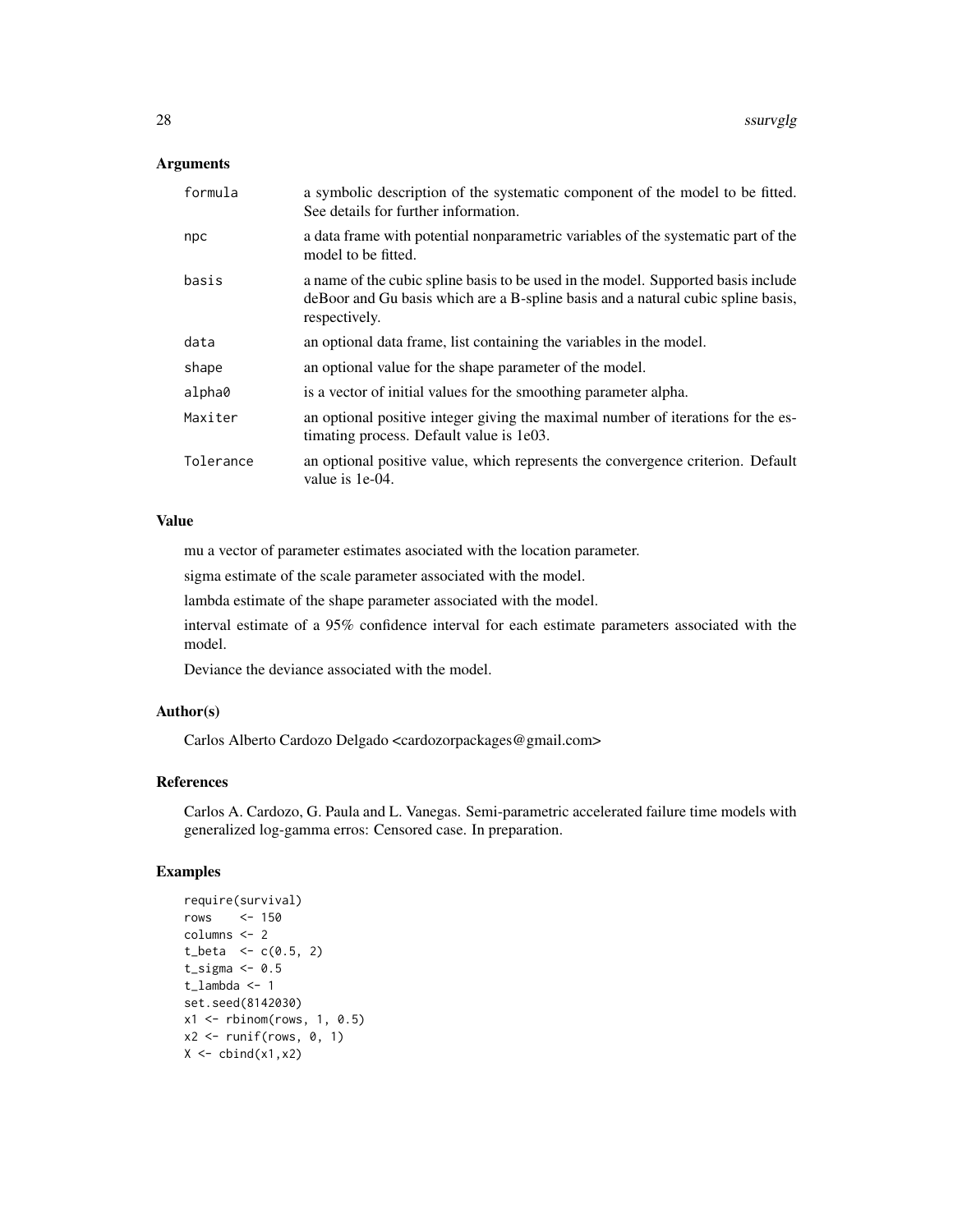# <span id="page-28-0"></span>summary.sglg 29

```
t_knot1 <- 6
ts1 \leftarrow seq(0, 1, length = t_knot1)t_g1 \leftarrow 0.4 * sin(pi * ts1)BasisN <- function(n, knot) {
N <- matrix(0, n, knot)
m <- n/knot
block \leq rep(1,m)
for (i in 1:knot) {
  1 \le - (i - 1) \times m + 1r \leftarrow i * mN[l:r, i] <- block }
return(N)
}
s_N1 <- BasisN(rows, length(ts1))
x3 <- s_N1 %*% ts1
\text{columns}(x3) \leq 'x3'sys <- X %*% t_beta + s_N1%*%t_g1
t_ini1 <- exp(sys) * rweibull(rows,1/t_sigma,1)
cens.time <- rweibull(rows, 1.5, 14)
delta <- ifelse(t_ini1 > cens.time, 1, 0)
obst1 = t_ini1for(i in 1:rows) {
   if (delta[i] == 1) {
       obst1[i] = cens.time[i]
      }
}
d_example <- data.frame(obst1, delta, X, x3)
fit4 <- ssurvglg(Surv(log(obst1),delta)~ x1 + x2 - 1,npc=x3,data = d_example,shape=0.9)
summary(fit4)
```
summary.sglg *summary.sglg*

#### Description

summary.sglg extracts displays the summary of the fitted model including parameter estimates, associated (approximated) standard errors and goodness-of-fit statistics from a model from an object of class 'sglg'.

#### Usage

```
## S3 method for class 'sglg'
summary(object, ...)
```
# Arguments

object an object of the class sglg. This object is returned from the call to glg(), sglg(), survglg() or ssurvglg() function.

... other arguments.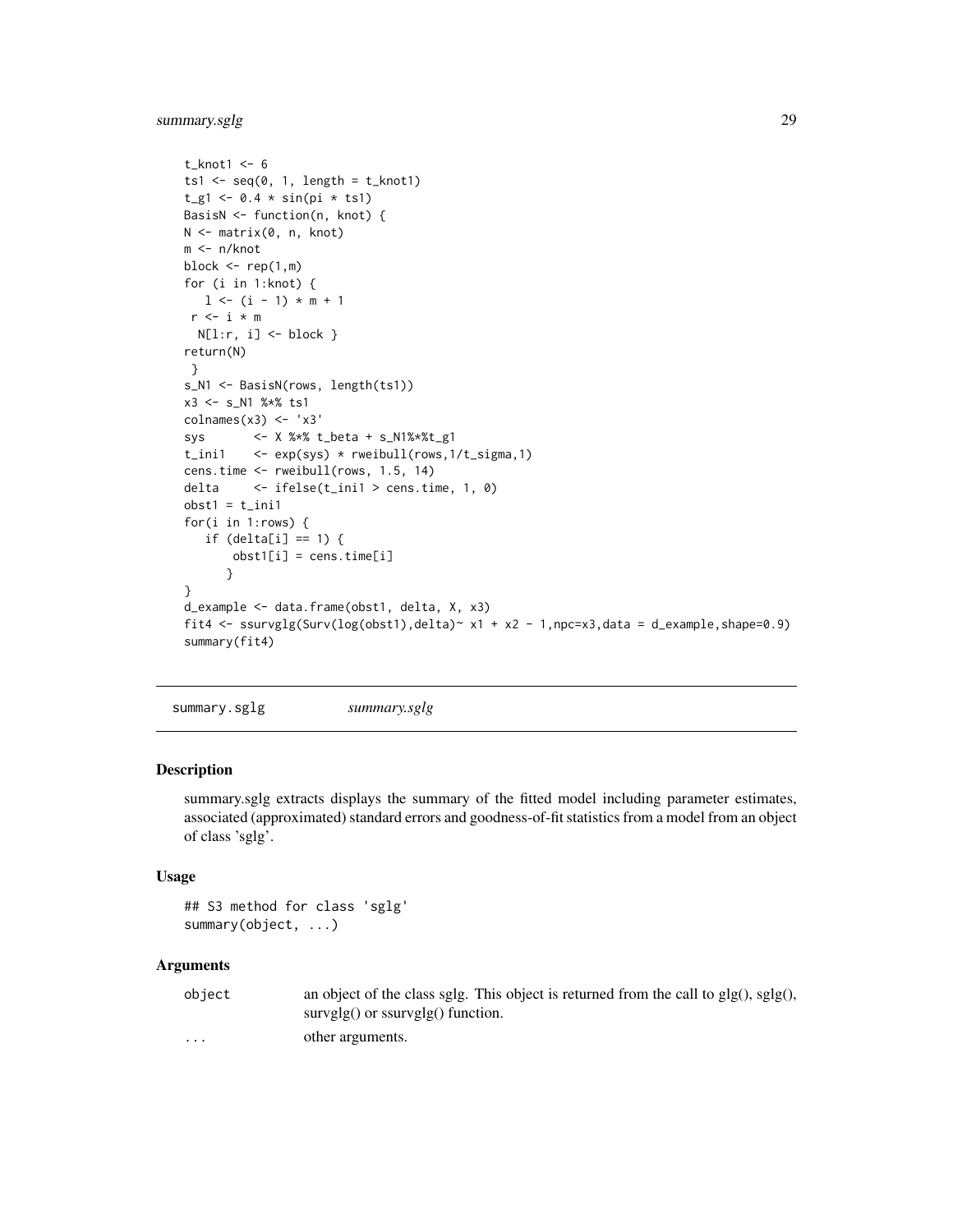<span id="page-29-0"></span>30 survglg

survglg *Fitting linear generalized log-gamma regression models under the presence of right censored data.*

# Description

survglg is used to fit a multiple linear regression model in which the response variable is continuous, strictly positive, asymmetric and there are right censored observations. In this setup, the location parameter of the logarithm of the response variable is modeled by a linear model of the parameters.

#### Usage

survglg(formula, data, shape, Maxiter, Tolerance)

# Arguments

| formula   | a symbolic description of the systematic component of the model to be fitted.<br>See details for further information.        |
|-----------|------------------------------------------------------------------------------------------------------------------------------|
| data      | an optional data frame, list containing the variables in the model.                                                          |
| shape     | an optional value for the shape parameter of the model.                                                                      |
| Maxiter   | an optional positive integer giving the maximal number of iterations for the es-<br>timating process. Default value is 1e03. |
| Tolerance | an optional positive value, which represents the convergence criterion. Default<br>value is 1e-04.                           |

# Value

mu a vector of parameter estimates asociated with the location parameter.

sigma estimate of the scale parameter associated with the model.

lambda estimate of the shape parameter associated with the model.

interval estimate of a 95% confidence interval for each estimate parameters associated with the model.

Deviance the deviance associated with the model.

#### Author(s)

Carlos Alberto Cardozo Delgado <cardozorpackages@gmail.com>

#### References

Carlos A. Cardozo, G. Paula and L. Vanegas. Semi-parametric accelerated failure time models with generalized log-gamma erros. In preparation.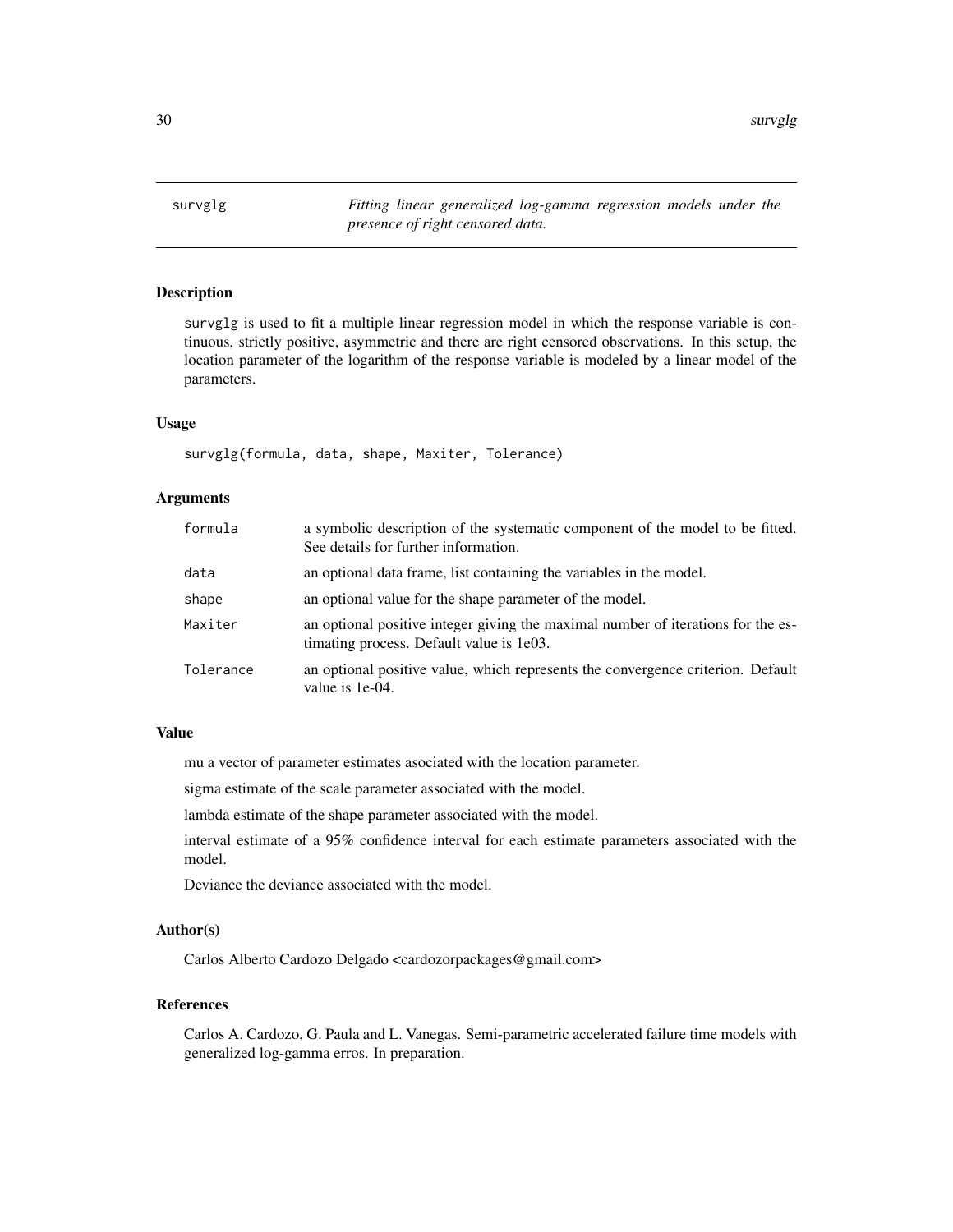# <span id="page-30-0"></span>survival\_gg 31

# Examples

```
require(survival)
rows <-240columns <- 2
t_{beta} < -c(0.5, 2)t_sigma <- 1
set.seed(8142031)
x1 \leftarrow \text{rbinom}(\text{rows}, 1, 0.5)x2 \le runif(columns, 0, 1)
X \leftarrow \text{cbind}(x1, x2)s <- t_sigma^2
a <-1/st_ini1 \leq exp(X %*% t_beta) * rgamma(rows, scale = s, shape = a)
cens.time <- rweibull(rows, 0.3, 14)
delta1 <- ifelse(t_ini1 > cens.time, 1, 0)
obst1 < - t_{init1}for (i in 1:rows) {
if (deltal[i] == 1) {
  obst1[i] <- cens.time[i]
  }
}
data.example <- data.frame(obst1,delta1,X)
fit3 <- survglg(Surv(log(obst1),delta1) ~ x1 + x2 - 1, data=data.example,shape=0.9)
logLik(fit3)
summary(fit3)
```

| survival_gg | Survival, Hazard and Cumulative Hazard functions for a Generalized |
|-------------|--------------------------------------------------------------------|
|             | <i>Gamma Distribution</i>                                          |

# Description

survival\_gg is used to obtain the value of survival, hazard and cumulative hazard functions of a generalized gamma distribution at a positive value.

#### Usage

```
survival_gg(x, mu, sigma, lambda)
```
#### Arguments

| x      | numeric, represent a positive value. Default value is 1.                                               |
|--------|--------------------------------------------------------------------------------------------------------|
| mu     | numeric, represents the location parameter of a generalized gamma distribution.<br>Default value is 0. |
| sigma  | numeric, represents the scale parameter of a generalized gamma distribution.<br>Default value is 1.    |
| lambda | numeric, represents the shape parameter of a generalized gamma distribution.<br>Default value is 1.    |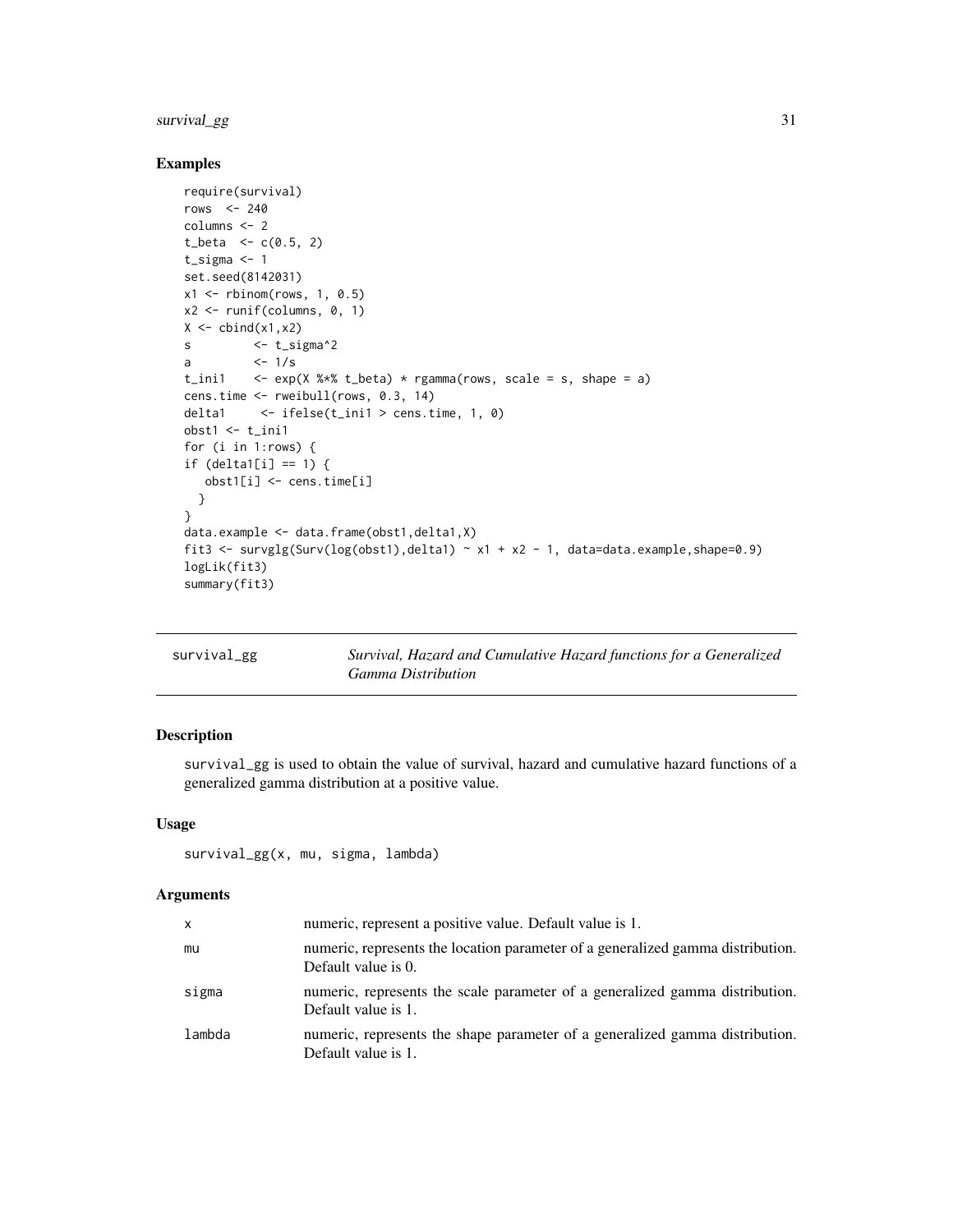# Author(s)

Carlos Alberto Cardozo Delgado <cardozorpackages@gmail.com>

#### References

Carlos Alberto Cardozo Delgado, Semi-parametric generalized log-gamma regression models. Ph. D. thesis. Sao Paulo University.

Jerald F. Lawless (2003). Statistical Models and Methods for Lifetime Data. Second Edition. John-Wiley & Sons

```
survival_gg(0.0001,0,1,-1) # Extreme value type I distribution, maximum case.
times <- seq(0.05,7,by=0.05)
plot(times, survival_gg(times,0,1,-1)$survival_value,type='l')
plot(times, survival_gg(times,0,1,-1)$hazard_value,type='l')
plot(times, survival_gg(times,0,1,-1)$cumulative_hazard_value,type='l')
```